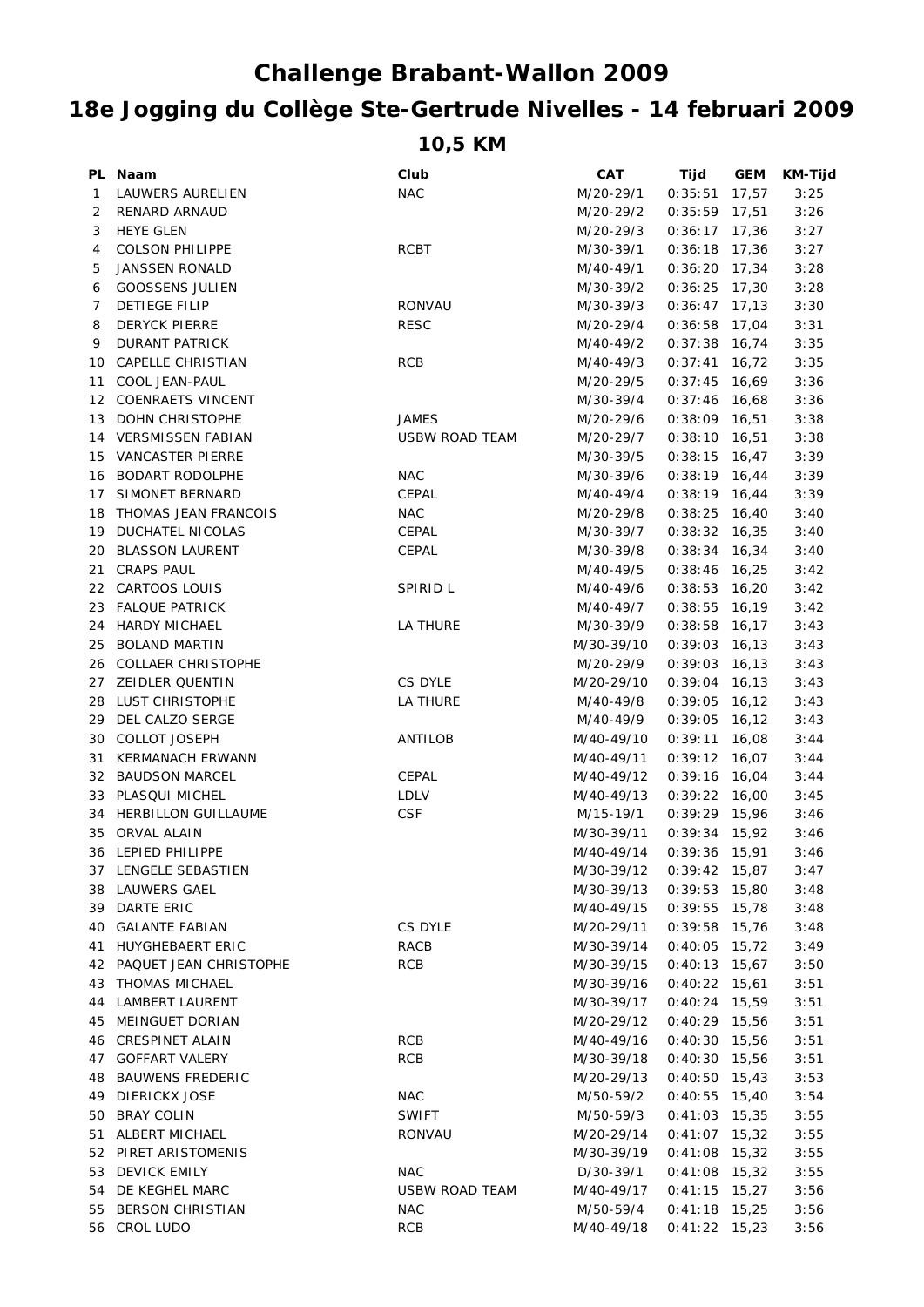|    | PL Naam                    | Club                  | CAT        | Tijd            | <b>GEM</b> | KM-Tijd |
|----|----------------------------|-----------------------|------------|-----------------|------------|---------|
|    | 57 EVRARD MARC             | RCBT                  | M/40-49/19 | $0:41:29$ 15,19 |            | 3:57    |
|    | 58 SALSANOV IBRAGIM        | <b>USBW ROAD TEAM</b> | M/40-49/20 | $0:41:32$ 15,17 |            | 3:57    |
|    | 59 LODDEWIJKX LUC          | HWJ HOEGARDEN         | M/40-49/21 | $0:41:33$ 15,16 |            | 3:57    |
|    | 60 RICOUR HERVE            | HAC                   | M/30-39/20 | $0:41:35$ 15,15 |            | 3:58    |
| 61 | <b>SCHOONEJANS PATRICK</b> |                       | M/30-39/21 | $0:41:36$ 15,14 |            | 3:58    |
|    | 62 VUYE THIERRY            | <b>RCB</b>            | M/40-49/22 | $0:41:42$ 15,11 |            | 3:58    |
|    | 63 FABRIQUE FREDERIC       |                       | M/40-49/23 | $0:41:43$ 15,10 |            | 3:58    |
| 64 | <b>BIDOUL MARCEL</b>       | <b>CEPAL</b>          | M/50-59/5  | $0:41:46$ 15,08 |            | 3:59    |
| 65 | COVOLAN SERGIO             | <b>ESM</b>            | M/40-49/24 | $0:41:49$ 15,07 |            | 3:59    |
| 66 | <b>DUCAMP JACQUES</b>      | CEPAL                 | M/40-49/25 | $0:41:55$ 15,03 |            | 4:00    |
| 67 | MIEVIS STEPHANE            | GANT                  | M/30-39/22 | $0:42:00$ 15,00 |            | 4:00    |
| 68 | <b>DEMOL GUY</b>           |                       | M/50-59/6  | $0:42:09$ 14,95 |            | 4:01    |
|    | 69 VAN LOO ROGER           | <b>RAM</b>            | M/50-59/7  | 0:42:11         | 14,93      | 4:01    |
| 70 | <b>WIECZOR KEVIN</b>       | <b>ESM</b>            | M/20-29/15 | 0:42:15         | 14,91      | 4:01    |
| 71 | <b>JACQUY RUDY</b>         |                       | M/40-49/26 | $0:42:22$ 14,87 |            | 4:02    |
| 72 | <b>GIGOT JACQUES</b>       | AXA TEAM              | M/40-49/27 | 0:42:24         | 14,86      | 4:02    |
| 73 | DURITA ZOLIKA              | <b>JET</b>            | M/40-49/28 | $0:42:29$ 14,83 |            | 4:03    |
| 74 | ROZENBERG SANDRINE         |                       | D/30-39/2  | $0:42:30$ 14,82 |            | 4:03    |
| 75 | <b>FREDERICKX THOMAS</b>   |                       | M/20-29/16 | 0:42:31         | 14,82      | 4:03    |
| 76 | <b>BLONDIAU PHILIPPE</b>   |                       | M/40-49/29 | $0:42:32$ 14,81 |            | 4:03    |
| 77 | PREVOT CEDRIC              | USBW ROAD TEAM        | M/30-39/23 | $0:42:35$ 14,79 |            | 4:03    |
| 78 | <b>VANDIEST PHILIPPE</b>   | <b>BONI</b>           | M/50-59/8  | $0:42:37$ 14,78 |            | 4:04    |
| 79 | HANOTIAU JEAN MARC         | CEPAL                 | M/40-49/30 | $0:42:39$ 14,77 |            | 4:04    |
| 80 | <b>MORO TERRY</b>          | <b>NAC</b>            | M/40-49/31 | 0:42:41         | 14,76      | 4:04    |
| 81 | <b>GEEROMS ALBERT</b>      |                       | M/50-59/9  | $0:42:43$ 14,75 |            | 4:04    |
| 82 | DE MUNTER ALAIN            | <b>MERTENS</b>        | M/40-49/32 | $0:42:45$ 14,74 |            | 4:04    |
| 83 | <b>JACQMIN SERGE</b>       | <b>NAC</b>            | M/50-59/10 | $0:42:49$ 14,71 |            | 4:05    |
| 84 | <b>DEBOCK CHRISTIAN</b>    |                       | M/50-59/11 | 0:42:51         | 14,70      | 4:05    |
| 85 | <b>MAHY DENIS</b>          | <b>NAC</b>            | M/30-39/24 | 0:42:56         | 14,67      | 4:05    |
| 86 | ROTTIER QUENTIN            | CEPAL                 | M/30-39/25 | $0:42:56$ 14,67 |            | 4:05    |
| 87 | PEETERS KAREN              | <b>DEMARSIN</b>       | D/40-49/1  | $0:42:57$ 14,67 |            | 4:05    |
| 88 | <b>DENIS KEVIN</b>         | STT                   | M/20-29/17 | $0:42:58$ 14,66 |            | 4:06    |
| 89 | MEULDERS HUGO              | <b>DEMARSIN</b>       | M/40-49/33 | $0:43:05$ 14,62 |            | 4:06    |
| 90 | <b>SCHMIT JOHN</b>         | <b>NAC</b>            | M/30-39/26 | $0:43:10$ 14,59 |            | 4:07    |
| 91 | <b>CLAEYS MARC</b>         |                       | M/50-59/12 | $0:43:10$ 14,59 |            | 4:07    |
|    | 92 DENDAL DIDIER           |                       | M/40-49/34 | $0:43:11$ 14,59 |            | 4:07    |
|    | 93 HASSELMANS JEAN-LUC     | <b>KURISTO</b>        | M/50-59/13 | $0:43:14$ 14,57 |            | 4:07    |
|    | 94 DUPUIS CORENTIN         |                       | M/20-29/18 | $0:43:15$ 14,57 |            | 4:07    |
| 95 | DE KONINCK RONNY           | <b>JOG BEER</b>       | M/40-49/35 | $0:43:18$ 14,55 |            | 4:07    |
| 96 | <b>BROQUET FRANCIS</b>     | RONVAU                | M/40-49/36 | $0:43:19$ 14,54 |            | 4:08    |
| 97 | <b>BARATA HORACIO</b>      | KURISTO               | M/40-49/37 | 0:43:21         | 14,53      | 4:08    |
|    | 98 FRANCOIS MARC           | TRAIN 7               | M/50-59/14 | $0:43:25$ 14,51 |            | 4:08    |
|    | 99 ROBERT PAUL             |                       | M/50-59/15 | $0:43:28$ 14,49 |            | 4:08    |
|    | 100 DELMELLE PATRICK       | RCB                   | M/40-49/38 | $0:43:29$ 14,49 |            | 4:08    |
|    | 101 LEMAIRE PHILIPPE       | RONVAU                | M/40-49/39 | $0:43:31$ 14,48 |            | 4:09    |
|    | 102 MICHAUX FABRICE        |                       | M/40-49/40 | $0:43:31$ 14,48 |            | 4:09    |
|    | 103 JOLY PATRICK           | <b>JOG GANS</b>       | M/40-49/41 | $0:43:33$ 14,47 |            | 4:09    |
|    | 104 HENDRICKX KRIS         | HWJ HOEGARDEN         | M/50-59/16 | $0:43:34$ 14,46 |            | 4:09    |
|    | 105 SOENEN VIRGINIE        | <b>FCHA</b>           | D/20-29/1  | $0:43:40$ 14,43 |            | 4:10    |
|    | 106 HOCQUET PATRICE        |                       | M/40-49/42 | $0:43:45$ 14,40 |            | 4:10    |
|    | 107 RORIVE ALAIN           |                       | M/50-59/17 | $0:43:47$ 14,39 |            | 4:10    |
|    | 108 PIETTE BERNARD         | <b>RCB</b>            | M/50-59/18 | $0:43:48$ 14,38 |            | 4:10    |
|    | 109 RYS JEAN JACQUES       | <b>NAC</b>            | M/50-59/19 | $0:43:54$ 14,35 |            | 4:11    |
|    | 110 PLATBROOD POL          |                       | M/30-39/27 | $0:43:57$ 14,33 |            | 4:11    |
|    | 111 PORRE LAURENT          |                       | M/30-39/28 | $0:43:57$ 14,33 |            | 4:11    |
|    | 112 VERFAILLIE QUENTIN     |                       | M/15-19/2  | $0:43:58$ 14,33 |            | 4:11    |
|    | 113 GALERIN DENIS          |                       | M/20-29/19 | $0:43:59$ 14,32 |            | 4:11    |
|    | 114 ZEGGERS GUY            | <b>HAC</b>            | M/50-59/20 | $0:44:01$ 14,31 |            | 4:12    |
|    | 115 TRESNIE PATRICK        |                       | M/40-49/43 | $0:44:03$ 14,30 |            | 4:12    |
|    | 116 HAULAIT ALAIN          |                       | M/40-49/44 | $0:44:05$ 14,29 |            | 4:12    |
|    | 117 COQUELET VINCENT       | <b>RCB</b>            | M/50-59/21 | $0:44:07$ 14,28 |            | 4:12    |
|    | 118 DRESSE STEPHANE        |                       | M/20-29/20 | $0:44:08$ 14,27 |            | 4:12    |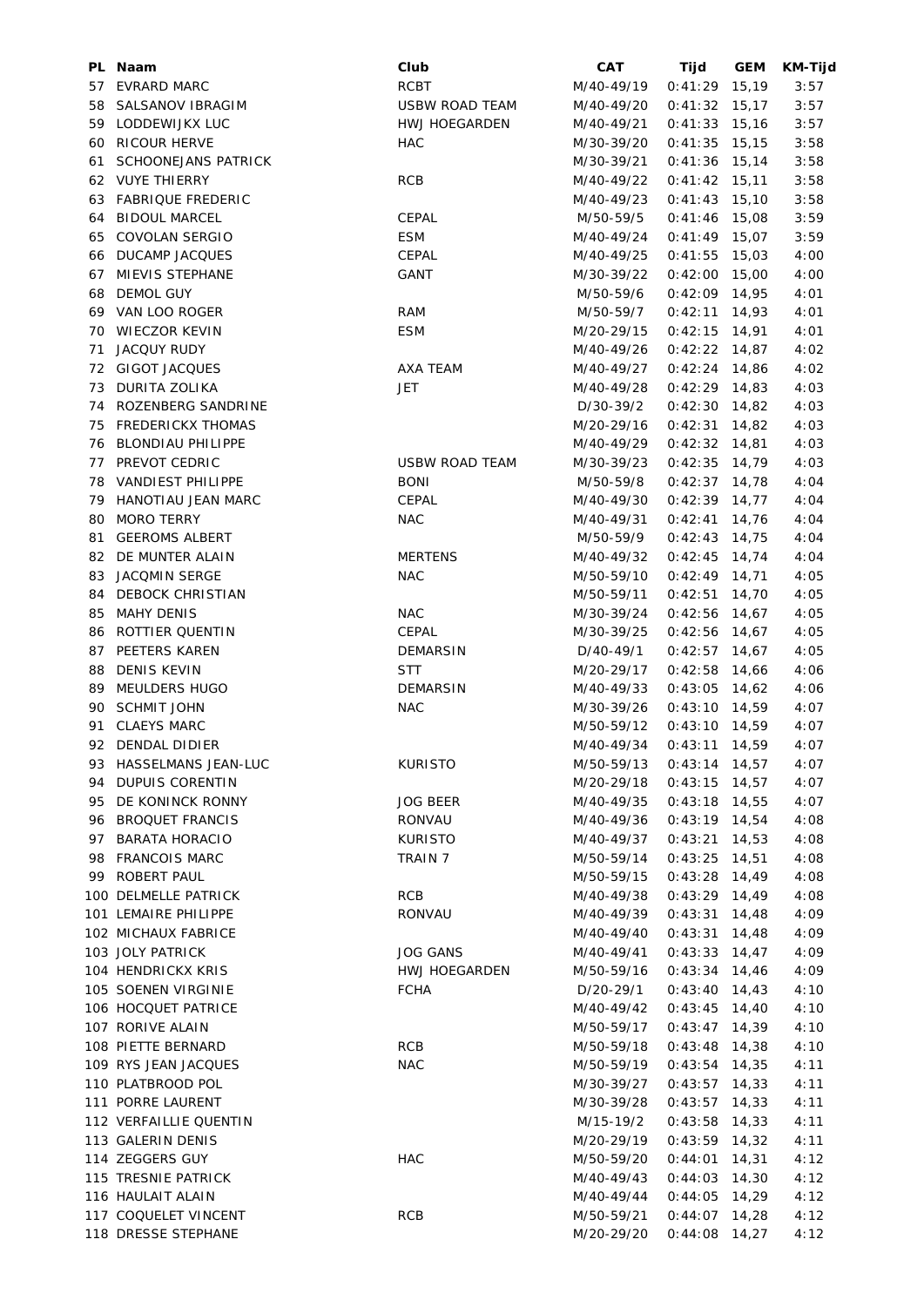| PL Naam                  | Club                  | CAT        | Tijd                               | <b>GEM</b> | KM-Tijd |
|--------------------------|-----------------------|------------|------------------------------------|------------|---------|
| 119 VILLETTE RAPHAEL     | <b>JAMES</b>          | M/20-29/21 | 0:44:08                            | 14,27      | 4:12    |
| 120 DEN HOUDIJKER DAVID  | <b>JOG BEER</b>       | M/20-29/22 | $0:44:09$ 14,27                    |            | 4:12    |
| 121 MONTERO PIERRE       | AXA TEAM              | M/40-49/45 | $0:44:12$ 14,25                    |            | 4:13    |
| 122 DESSY MICHAEL        |                       | M/30-39/29 | $0:44:13$ 14,25                    |            | 4:13    |
| 123 VANTOMME AURELIEN    |                       | M/20-29/23 | 0:44:15                            | 14,24      | 4:13    |
| 124 TONNON GAETAN        |                       | M/40-49/46 | $0:44:16$ 14,23                    |            | 4:13    |
| 125 LAMBERT CHRISTOPHE   | RIWA                  | M/30-39/30 | $0:44:16$ 14,23                    |            | 4:13    |
| 126 VAUDOISEY PASCAL     | <b>RCB</b>            | M/40-49/47 | $0:44:17$ 14,23                    |            | 4:13    |
| 127 PORNEL ARNAUD        | <b>RCB</b>            | M/15-19/3  | $0:44:18$ 14,22                    |            | 4:13    |
| 128 VERMEERE DIDIER      | JET                   | M/30-39/31 | 0:44:21                            | 14,21      | 4:13    |
| 129 THIRION PHILIPPE     |                       | M/40-49/48 | $0:44:31$ 14,15                    |            | 4:14    |
| 130 TRGO ALAIN           | <b>NAC</b>            | M/40-49/49 | $0:44:32$ 14,15                    |            | 4:14    |
| 131 DELEU DOMINIQUE      |                       | M/40-49/50 | $0:44:34$ 14,14                    |            | 4:15    |
| 132 MOENS NADINE         | <b>JOG BEER</b>       | D/40-49/2  | $0:44:35$ 14,13                    |            | 4:15    |
| 133 BELABBES MYRIAM      | CEPAL                 | D/30-39/3  | $0:44:39$ 14,11                    |            | 4:15    |
| 134 LAUS DENIS           | <b>RCB</b>            | M/20-29/24 | $0:44:43$ 14,09                    |            | 4:16    |
| 135 VANDERGUCHT DAVY     | LEEUWERI              | M/30-39/32 | $0:44:46$ 14,07                    |            | 4:16    |
| 136 THIRION XAVIER       |                       | M/30-39/33 | $0:44:47$ 14,07                    |            | 4:16    |
| 137 BOURQUIN LINDA       |                       | D/40-49/3  | $0:44:48$ 14,06                    |            | 4:16    |
| 138 DHAEZE ALEX          | <b>CEPAL</b>          | M/60-69/1  | $0:44:51$ 14,05                    |            | 4:16    |
| 139 MEINGUET OLIVIER     | <b>NAC</b>            | M/40-49/51 | $0:44:52$ 14,04                    |            | 4:16    |
| 140 LAUWERS BERNARD      | <b>NAC</b>            | M/40-49/52 | $0:44:52$ 14,04                    |            | 4:16    |
| 141 BOUILLET LOUIS       |                       | M/15-19/4  | $0:44:56$ 14,02                    |            | 4:17    |
| 142 CROSS HARRY          |                       | M/15-19/5  | $0:44:56$ 14,02                    |            | 4:17    |
| 143 PINDEVILLE CHRISTIAN | <b>RIWA</b>           | M/60-69/2  | $0:44:57$ 14,02                    |            | 4:17    |
| 144 PELGRIMS KOEN        | <b>DCLA</b>           | M/40-49/53 | $0:44:59$ 14,01                    |            | 4:17    |
| 145 RYCKEN PIETER        | <b>KURISTO</b>        | M/50-59/22 | $0:45:00$ 14,00                    |            | 4:17    |
| 146 M ZOUDI HAKIM        |                       | M/40-49/54 | $0:45:01$ 13,99                    |            | 4:17    |
| 147 VANDERZWALMEN SABINE | <b>RIWA</b>           | D/20-29/2  | $0:45:03$ 13,98                    |            | 4:17    |
| 148 DE POPPER DAVID      |                       | M/30-39/34 | $0:45:04$ 13,98                    |            | 4:18    |
| 149 TANGHE ROBERT        |                       |            | $0:45:05$ 13,97                    |            |         |
| 150 NUN CIC VINCENT      | <b>KURISTO</b>        | M/50-59/23 |                                    |            | 4:18    |
| 151 LORAUX ETIENNE       | AXA TEAM              | M/40-49/55 | $0:45:07$ 13,96<br>$0:45:08$ 13,96 |            | 4:18    |
|                          |                       | M/40-49/56 |                                    |            | 4:18    |
| 152 PLOYAERT ERIC        |                       | M/50-59/24 | $0:45:09$ 13,95                    |            | 4:18    |
| 153 ROSSIGNOL CLAUDE     |                       | M/30-39/35 | $0:45:13$ 13,93                    |            | 4:18    |
| 154 BARBIER YVES         | <b>USBW ROAD TEAM</b> | M/40-49/57 | $0:45:15$ 13,92                    |            | 4:19    |
| 155 MAROY LAURENT        |                       | M/30-39/36 | $0:45:17$ 13,91                    |            | 4:19    |
| 156 POPELER SEBASTIEN    | CS DYLE               | M/30-39/37 | $0:45:21$ 13,89                    |            | 4:19    |
| 157 DECLERCQ GEORGES     |                       | M/50-59/25 | $0:45:23$ 13,88                    |            | 4:19    |
| 158 PATIVET GAETAN       |                       | M/20-29/25 | $0:45:27$ 13,86                    |            | 4:20    |
| 159 BACHY XAVIER         |                       | M/30-39/38 | $0:45:30$ 13,85                    |            | 4:20    |
| 160 NSENGIYUMVA SAMAD    |                       | M/30-39/39 | $0:45:32$ 13,84                    |            | 4:20    |
| 161 BELLAIRE ALIAIN      |                       | M/50-59/26 | $0:45:36$ 13,82                    |            | 4:21    |
| 162 DUPONT ANTHONY       |                       | M/20-29/26 | $0:45:37$ 13,81                    |            | 4:21    |
| 163 STEEN RONY           | CEPAL                 | M/50-59/27 | $0:45:38$ 13,81                    |            | 4:21    |
| 164 DUQUESNOY ROGER      |                       | M/60-69/3  | $0:45:39$ 13,80                    |            | 4:21    |
| 165 TONGLET PIERRE       |                       | M/50-59/28 | $0:45:40$ 13,80                    |            | 4:21    |
| 166 DECAMPS ERIC         | <b>ESM</b>            | M/40-49/58 | 0:45:41                            | 13,79      | 4:21    |
| 167 BEN AYAD MOHAMMED    | <b>KURISTO</b>        | M/50-59/29 | 0:45:41                            | 13,79      | 4:21    |
| 168 VANDELEENE PHILLIPPE | <b>NAC</b>            | M/50-59/30 | $0:45:42$ 13,79                    |            | 4:21    |
| 169 COREMANS CYRIEL      | <b>ROBA</b>           | M/60-69/4  | $0:45:43$ 13,78                    |            | 4:21    |
| 170 MICHOTTE MARC        | <b>KURISTO</b>        | M/40-49/59 | 0:45:45                            | 13,77      | 4:21    |
| 171 LARCIEL STEPHANE     |                       | M/30-39/40 | 0:45:46                            | 13,77      | 4:22    |
| 172 ADAM JACQUES         |                       | M/30-39/41 | 0:45:51                            | 13,74      | 4:22    |
| 173 COUVREUR PATRICK     |                       | M/50-59/31 | 0:45:55                            | 13,72      | 4:22    |
| 174 GODART BENOIT        |                       | M/30-39/42 | $0:45:57$ 13,71                    |            | 4:23    |
| 175 KOWALCZYK BENOIT     |                       | M/20-29/27 | $0:45:57$ 13,71                    |            | 4:23    |
| 176 LERATE VINCIANNE     | <b>NAC</b>            | D/40-49/4  | 0:45:58                            | 13,71      | 4:23    |
| 177 BASIREL DIMITRI      |                       | M/30-39/43 | 0:46:01                            | 13,69      | 4:23    |
| 178 DE JONGHE BENOIT     |                       | M/30-39/44 | 0:46:01                            | 13,69      | 4:23    |
| 179 NOTEZ CLAUDE         |                       | M/30-39/45 | $0:46:02$ 13,69                    |            | 4:23    |
| 180 DACOSSE PHILIPPE     |                       | M/40-49/60 | $0:46:06$ 13,67                    |            | 4:23    |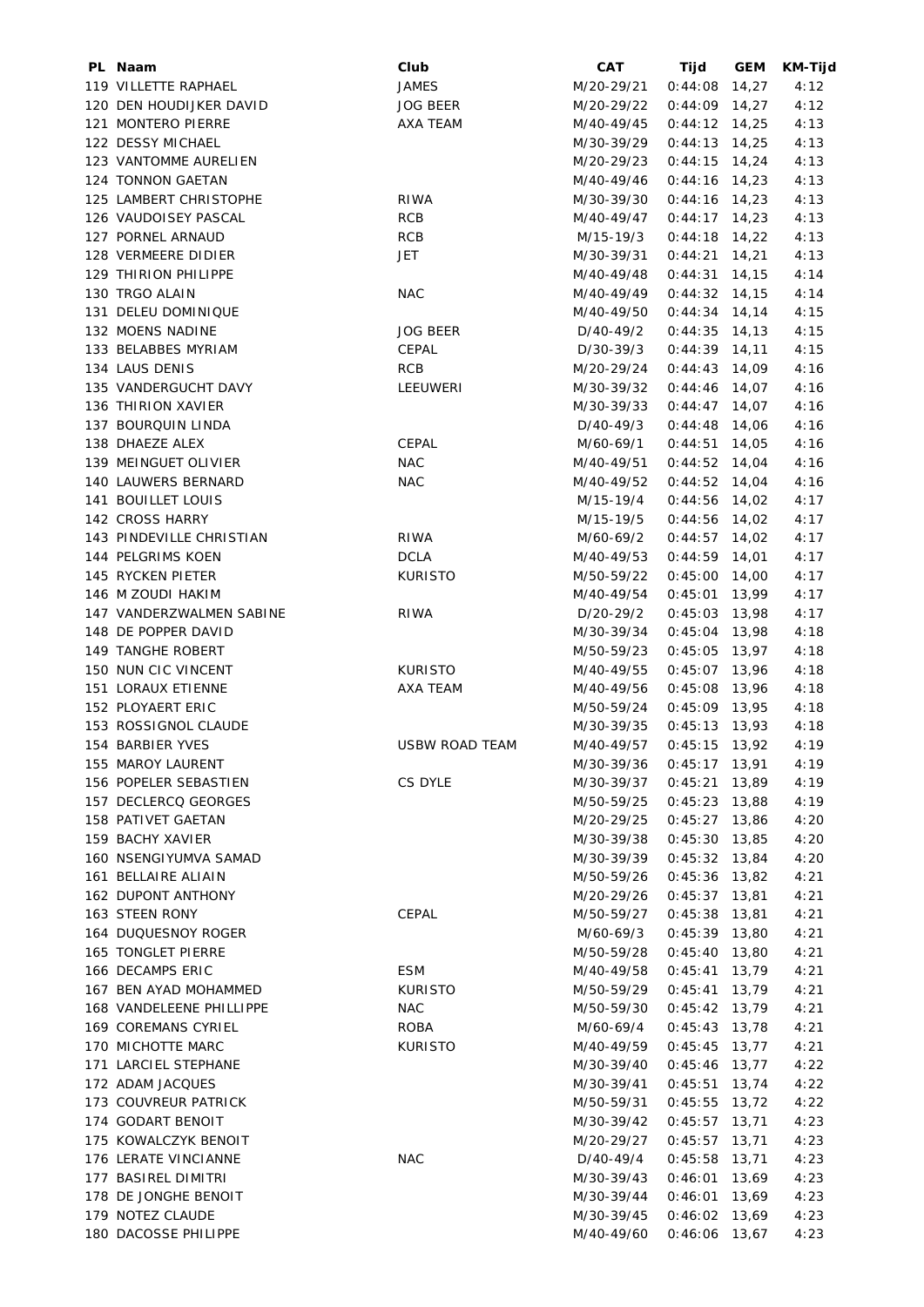| PL Naam                           | Club                  | CAT        | Tijd            | <b>GEM</b> | KM-Tijd |
|-----------------------------------|-----------------------|------------|-----------------|------------|---------|
| 181 LOBBESDUVILLE BENJAMIN        |                       | M/20-29/28 | 0:46:06         | 13,67      | 4:23    |
| 182 DE MAERE BERNARD              |                       | M/30-39/46 | 0:46:07         | 13,66      | 4:24    |
| 183 GHEERAERT SVEN                | <b>VAC</b>            | M/30-39/47 | $0:46:07$ 13,66 |            | 4:24    |
| 184 KEDZIERSKI MICHEL             | <b>RISC</b>           | M/30-39/48 | $0:46:07$ 13,66 |            | 4:24    |
| 185 BOSMANS NICOLAS               |                       | M/30-39/49 | $0:46:10$ 13,65 |            | 4:24    |
| 186 TEGAS GIOVANNI                | <b>NAC</b>            | M/40-49/61 | $0:46:12$ 13,64 |            | 4:24    |
| 187 POQUET GAETAN                 | <b>USBW ROAD TEAM</b> | M/20-29/29 | 0:46:15         | 13,62      | 4:24    |
| 188 SCOUBEAU OLIVIER              |                       | M/40-49/62 | 0:46:15         | 13,62      | 4:24    |
| 189 HERION ERIC                   | FANAJOG               | M/50-59/32 | 0:46:16         | 13,62      | 4:24    |
| 190 JOLY ANNE                     | <b>RCB</b>            | D/40-49/5  | $0:46:17$ 13,61 |            | 4:24    |
| 191 CASTIAUX JOSE                 |                       | M/50-59/33 | $0:46:17$ 13,61 |            | 4:24    |
| 192 LALLEMAND LUC                 | <b>CEPAL</b>          | M/40-49/63 | $0:46:20$ 13,60 |            | 4:25    |
| 193 KESTERS LAURENT               | <b>ONH</b>            | M/40-49/64 | 0:46:21         | 13,59      | 4:25    |
| 194 BIERNAUX BENOIT               | <b>RC NAMUR</b>       | M/40-49/65 | $0:46:24$ 13,58 |            | 4:25    |
| 195 DE LEENER JEAN-MARIE          | <b>NAC</b>            | M/50-59/34 | 0:46:25         | 13,57      | 4:25    |
| 196 DESZCAMPS LUC                 | JAMES                 | M/30-39/50 | 0:46:26         | 13,57      | 4:25    |
| 197 SEGHIN VINCENT                | <b>ESM</b>            | M/40-49/66 | 0:46:26         | 13,57      | 4:25    |
| 198 LUST MAXIME                   | LA THURE              | M/15-19/6  | $0:46:27$ 13,56 |            | 4:25    |
| 199 CATOIRE VINCENT               |                       | M/40-49/67 | $0:46:33$ 13,53 |            | 4:26    |
| 200 MAGE ALAIN                    | <b>KURISTO</b>        | M/50-59/35 | $0:46:33$ 13,53 |            | 4:26    |
| 201 WIJNEN LUC                    | RIWA                  | M/40-49/68 | $0:46:35$ 13,52 |            | 4:26    |
| 202 DECROIX MARC                  |                       | M/50-59/36 | $0:46:36$ 13,52 |            | 4:26    |
| 203 MELLAERTS LISIANNE            |                       | D/40-49/6  | $0:46:37$ 13,51 |            | 4:26    |
| 204 PAGE THIBAUT                  |                       | M/20-29/30 | $0:46:38$ 13,51 |            | 4:26    |
| 205 PROBST PAUL                   | <b>USBW ROAD TEAM</b> | M/50-59/37 | $0:46:38$ 13,51 |            | 4:26    |
| 206 WILLEMYNS THOMAS              |                       | M/20-29/31 | $0:46:39$ 13,50 |            | 4:27    |
| 207 BAIX CORINNE                  |                       | D/20-29/3  | $0:46:40$ 13,50 |            | 4:27    |
| 208 VAN NERUM JAN                 | ANTILOB               | M/50-59/38 | $0:46:40$ 13,50 |            | 4:27    |
| 209 DUMONT JEAN LUC               | <b>ACLO</b>           | M/50-59/39 | $0:46:42$ 13,49 |            | 4:27    |
| 210 BRUYERE PIERRE                |                       | M/50-59/40 | $0:46:47$ 13,47 |            | 4:27    |
|                                   |                       |            |                 |            |         |
| 211 DEFRAENE PATRICK              | ANTILOB               | M/40-49/69 | $0:46:50$ 13,45 |            | 4:28    |
| 212 VEROUGSTRAETE JEAN CHRISTOPHE |                       | M/40-49/70 | $0:46:52$ 13,44 |            | 4:28    |
| 213 THIBAUT VINCENT               |                       | M/20-29/32 | $0:46:54$ 13,43 |            | 4:28    |
| 214 CHALLE RENAUD                 | <b>RCB</b>            | M/40-49/71 | $0:46:55$ 13,43 |            | 4:28    |
| 215 MALONRAM CYRILLE              |                       | M/30-39/51 | $0:46:57$ 13,42 |            | 4:28    |
| 216 VAN HIEL PAUL                 |                       | M/30-39/52 | $0:46:59$ 13,41 |            | 4:28    |
| 217 DEMARETS JOEL                 | <b>NAC</b>            | M/50-59/41 | $0:47:03$ 13,39 |            | 4:29    |
| 218 TAMINIAUX FREDERIC            |                       | M/20-29/33 | $0:47:04$ 13,39 |            | 4:29    |
| 219 DELHAYE EDDY                  | TRIA ATH              | M/40-49/72 | $0:47:06$ 13,38 |            | 4:29    |
| 220 TIREZ ESTELLE                 | CEPAL                 | D/40-49/7  | $0:47:10$ 13,36 |            | 4:30    |
| 221 THOMAS ALAIN                  | ANTILOB               | M/50-59/42 | $0:47:10$ 13,36 |            | 4:30    |
| 222 NOEL XAVIER                   |                       | M/30-39/53 | $0:47:14$ 13,34 |            | 4:30    |
| 223 JOURDAIN PIERRE               |                       | M/20-29/34 | $0:47:15$ 13,33 |            | 4:30    |
| 224 VANDER ELST ALAIN             | <b>FURALOPE</b>       | M/40-49/73 | $0:47:16$ 13,33 |            | 4:30    |
| 225 SWALUS JOZEF                  | <b>JOG BEER</b>       | M/50-59/43 | $0:47:17$ 13,32 |            | 4:30    |
| 226 BERTHET ALAIN                 |                       | M/50-59/44 | $0:47:17$ 13,32 |            | 4:30    |
| 227 DEPREZ LAURENT-XAVIER         | <b>RCB</b>            | M/30-39/54 | $0:47:18$ 13,32 |            | 4:30    |
| 228 KINDERMANS JEAN-PIERRE        |                       | M/40-49/74 | $0:47:18$ 13,32 |            | 4:30    |
| 229 LEFORT JEAN MARIE             | <b>JC SABCA</b>       | M/50-59/45 | $0:47:22$ 13,30 |            | 4:31    |
| 230 GILLEMAN ETIENNE              |                       | M/40-49/75 | $0:47:22$ 13,30 |            | 4:31    |
| 231 COGEL BENJAMIN                |                       | M/20-29/35 | $0:47:23$ 13,30 |            | 4:31    |
| 232 COLSON BENOIT                 | <b>NAC</b>            | M/40-49/76 | $0:47:28$ 13,27 |            | 4:31    |
| 233 MERCHIE FREDERIC              | <b>CSF</b>            | M/30-39/55 | $0:47:29$ 13,27 |            | 4:31    |
| 234 ROBERTI DAPHNE                | CEPAL                 | D/30-39/4  | $0:47:30$ 13,26 |            | 4:31    |
| 235 ALEXANDRE YVES                | <b>USBW ROAD TEAM</b> | M/30-39/56 | $0:47:33$ 13,25 |            | 4:32    |
| 236 CANTELLA MASSIMO              | HWJ HOEGARDEN         | M/30-39/57 | $0:47:37$ 13,23 |            | 4:32    |
| 237 GRANDELET PHILIPPE            |                       | M/30-39/58 | $0:47:39$ 13,22 |            | 4:32    |
| 238 HAULAIT SANDRA                | <b>RCB</b>            | D/20-29/4  | $0:47:40$ 13,22 |            | 4:32    |
| 239 DE GEEST ALEXANDRE            |                       | M/30-39/59 | $0:47:42$ 13,21 |            | 4:33    |
| 240 PILLOD CLAUDE                 |                       | M/60-69/5  | $0:47:43$ 13,20 |            | 4:33    |
| 241 GAILLY MARCEL                 | <b>JOG BEER</b>       | M/50-59/46 | $0:47:44$ 13,20 |            | 4:33    |
| 242 BONNECHERE ARNAUD             |                       | M/15-19/7  | $0:47:45$ 13,19 |            | 4:33    |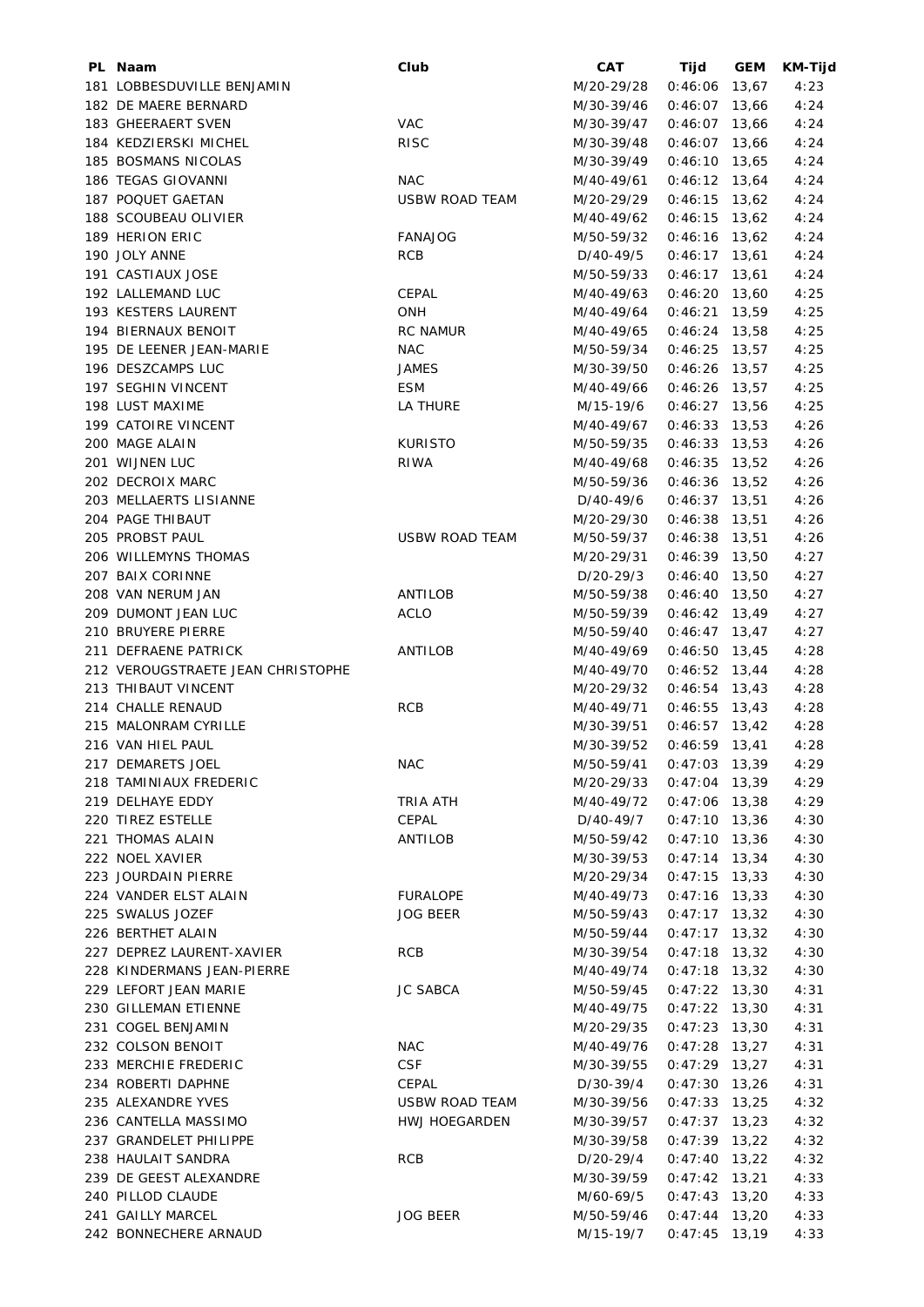| PL Naam                    | Club            | CAT         | Tijd            | <b>GEM</b> | KM-Tijd |
|----------------------------|-----------------|-------------|-----------------|------------|---------|
| 243 BONSIGNORE VINCENT     |                 | M/50-59/47  | 0:47:45         | 13,19      | 4:33    |
| 244 FALLET GILLES          | RCB             | M/50-59/48  | 0:47:46         | 13,19      | 4:33    |
| 245 POURTOIS CHRISTIAN     |                 | M/30-39/60  | $0:47:46$ 13,19 |            | 4:33    |
| 246 DEMADRE ETIENNE        |                 | M/30-39/61  | 0:47:51         | 13,17      | 4:33    |
| 247 SEL MICHEL             | <b>NAC</b>      | M/60-69/6   | 0:47:51         | 13,17      | 4:33    |
| 248 WIERINCKX PATRICK      |                 | M/40-49/77  | 0:47:52         | 13,16      | 4:34    |
| 249 DEHOUX PAUL            |                 | M/40-49/78  | 0:47:53         | 13,16      | 4:34    |
| 250 DEWOLF PHILIPPE        |                 | M/50-59/49  | 0:47:53         | 13,16      | 4:34    |
| 251 MONSIEUR MICHEL        |                 | M/30-39/62  | 0:47:54         | 13,15      | 4:34    |
| 252 DECOSTER PIERRE        |                 | M/30-39/63  | 0:47:55         | 13,15      | 4:34    |
| 253 VERBEEK JEAN-LUC       |                 | M/50-59/50  | 0:47:56         | 13,14      | 4:34    |
| 254 LIBIN FREDERIC         | <b>NAC</b>      | M/30-39/64  | $0:47:58$ 13,13 |            | 4:34    |
| 255 KUYPERS EDDY           | <b>JAMES</b>    | M/50-59/51  | 0:47:58         | 13,13      | 4:34    |
| 256 ALAIME SEBASTIEN       |                 | M/30-39/65  | 0:48:01         | 13,12      | 4:34    |
| 257 VERHEISTRAETEN JOHNNY  |                 | M/40-49/79  | $0:48:02$ 13,12 |            | 4:34    |
| 258 VANDEVENNE PATRICK     |                 | M/40-49/80  | 0:48:03         | 13,11      | 4:35    |
| 259 DESART MAXIME          |                 | M/15-19/8   | 0:48:04         | 13,11      | 4:35    |
| 260 LACROIX BERNARD        | <b>NAC</b>      | M/60-69/7   | 0:48:05         | 13,10      | 4:35    |
| 261 DURITA JANIKA          | <b>JET</b>      | M/40-49/81  | $0:48:06$ 13,10 |            | 4:35    |
| 262 VANDEN EYNDE PASCAL    | CS DYL.G        | M/20-29/36  | $0:48:06$ 13,10 |            | 4:35    |
| 263 POT GERARD             |                 | M/50-59/52  | 0:48:07         | 13,09      | 4:35    |
| 264 CARLIER STEPHANE       | <b>KURISTO</b>  | M/40-49/82  | 0:48:11         | 13,08      | 4:35    |
| 265 JACQMIN MICHEL         |                 | M/50-59/53  | 0:48:12         | 13,07      | 4:35    |
| 266 CLAEYS HARALD          |                 | M/20-29/37  | 0:48:13         | 13,07      | 4:36    |
| 267 D HALLVWEYN FRANCIS    |                 | M/30-39/66  | 0:48:14         | 13,06      | 4:36    |
| 268 PIERRE FREDERIC        |                 | M/30-39/67  | 0:48:16         | 13,05      | 4:36    |
| 269 MEUNIER PHILIPPE       | <b>NAC</b>      | M/40-49/83  | $0:48:17$ 13,05 |            | 4:36    |
| 270 GUSTIN SEBASTIEN       |                 | M/20-29/38  | 0:48:20         | 13,03      | 4:36    |
| 271 LEONARD MARC           |                 | M/40-49/84  | 0:48:21         | 13,03      | 4:36    |
| 272 MOURMAUX JEAN-FRANCOIS | AXA TEAM        | M/50-59/54  | $0:48:22$ 13,03 |            | 4:36    |
| 273 MERVEILLE MARC         | <b>RC NAMUR</b> | M/40-49/85  | $0:48:22$ 13,03 |            | 4:36    |
| 274 HUME YVAN              | <b>NAC</b>      |             |                 |            |         |
|                            | ANTILOB         | M/50-59/55  | $0:48:23$ 13,02 |            | 4:36    |
| 275 MATHELART PIERRE       |                 | M/40-49/86  | $0:48:24$ 13,02 |            | 4:37    |
| 276 VANDOISEY LOUIS        |                 | M/15-19/9   | $0:48:24$ 13,02 |            | 4:37    |
| 277 PAULUS PHILIPPE        |                 | M/40-49/87  | 0:48:25         | 13,01      | 4:37    |
| 278 DELESTIENNE YVES       |                 | M/40-49/88  | $0:48:29$ 12,99 |            | 4:37    |
| 279 BROOKES MARK           |                 | M/40-49/89  | $0:48:30$ 12,99 |            | 4:37    |
| 280 GOSSEAU BERNARD        |                 | M/40-49/90  | $0:48:31$ 12,99 |            | 4:37    |
| 281 VAN GENECHTEN SERGE    | AXA TEAM        | M/40-49/91  | $0:48:34$ 12,97 |            | 4:38    |
| 282 LAINE DANY             |                 | M/40-49/92  | $0:48:35$ 12,97 |            | 4:38    |
| 283 PIETTE GAETAN          | <b>NAC</b>      | M/20-29/39  | $0:48:37$ 12,96 |            | 4:38    |
| 284 ALBERT MICHEL          | RONVAU          | M/40-49/93  | $0:48:38$ 12,95 |            | 4:38    |
| 285 DELLOPOULOS NICOLAS    | <b>RCB</b>      | M/15-19/10  | $0:48:39$ 12,95 |            | 4:38    |
| 286 BERREWAERTS ETIENNE    |                 | M/50-59/56  | $0:48:40$ 12,95 |            | 4:38    |
| 287 DEFALQUE ALBAN         | ANTILOB         | M/40-49/94  | 0:48:41         | 12,94      | 4:38    |
| 288 MELON JEAN-MARC        | <b>NAC</b>      | M/50-59/57  | $0:48:42$ 12,94 |            | 4:38    |
| 289 THEYS VINCENT          |                 | M/40-49/95  | $0:48:43$ 12,93 |            | 4:38    |
| 290 OOST JEAN-FRANCOIS     |                 | M/30-39/68  | $0:48:44$ 12,93 |            | 4:38    |
| 291 COQUELET MICHEL        |                 | M/40-49/96  | $0:48:45$ 12,92 |            | 4:39    |
| 292 DREZE CHRISTIAN        | <b>NAC</b>      | M/40-49/97  | $0:48:46$ 12,92 |            | 4:39    |
| 293 DEVOS SERGE            |                 | M/30-39/69  | $0:48:47$ 12,91 |            | 4:39    |
| 294 BURHIN JEAN-FRANCOIS   |                 | M/40-49/98  | $0:48:48$ 12,91 |            | 4:39    |
| 295 VANDAM JEAN            | ANTILOB         | M/40-49/99  | $0:48:52$ 12,89 |            | 4:39    |
| 296 LAHAYE RUDY            | ANTILOB         | M/50-59/58  | $0:48:54$ 12,88 |            | 4:39    |
| 297 ZRINSKI KARL           |                 | M/50-59/59  | $0:48:58$ 12,87 |            | 4:40    |
| 298 VAN EERDEWEGH ANDRE    |                 | M/50-59/60  | $0:48:58$ 12,87 |            | 4:40    |
| 299 VAN AUTGAERDEN MARC    |                 | M/40-49/100 | $0:49:00$ 12,86 |            | 4:40    |
| 300 UCAKAR BERNARD         |                 | M/30-39/70  | $0:49:06$ 12,83 |            | 4:41    |
| 301 GALLOIS CLEMENT        |                 | M/30-39/71  | $0:49:07$ 12,83 |            | 4:41    |
| 302 COLON ROLAND           | <b>TITAN</b>    | M/40-49/101 | $0:49:08$ 12,82 |            | 4:41    |
| 303 MOLLE JEAN FRANCIS     |                 | M/20-29/40  | $0:49:12$ 12,80 |            | 4:41    |
| 304 DECRAEMERE BEN         |                 | M/20-29/41  | $0:49:13$ 12,80 |            | 4:41    |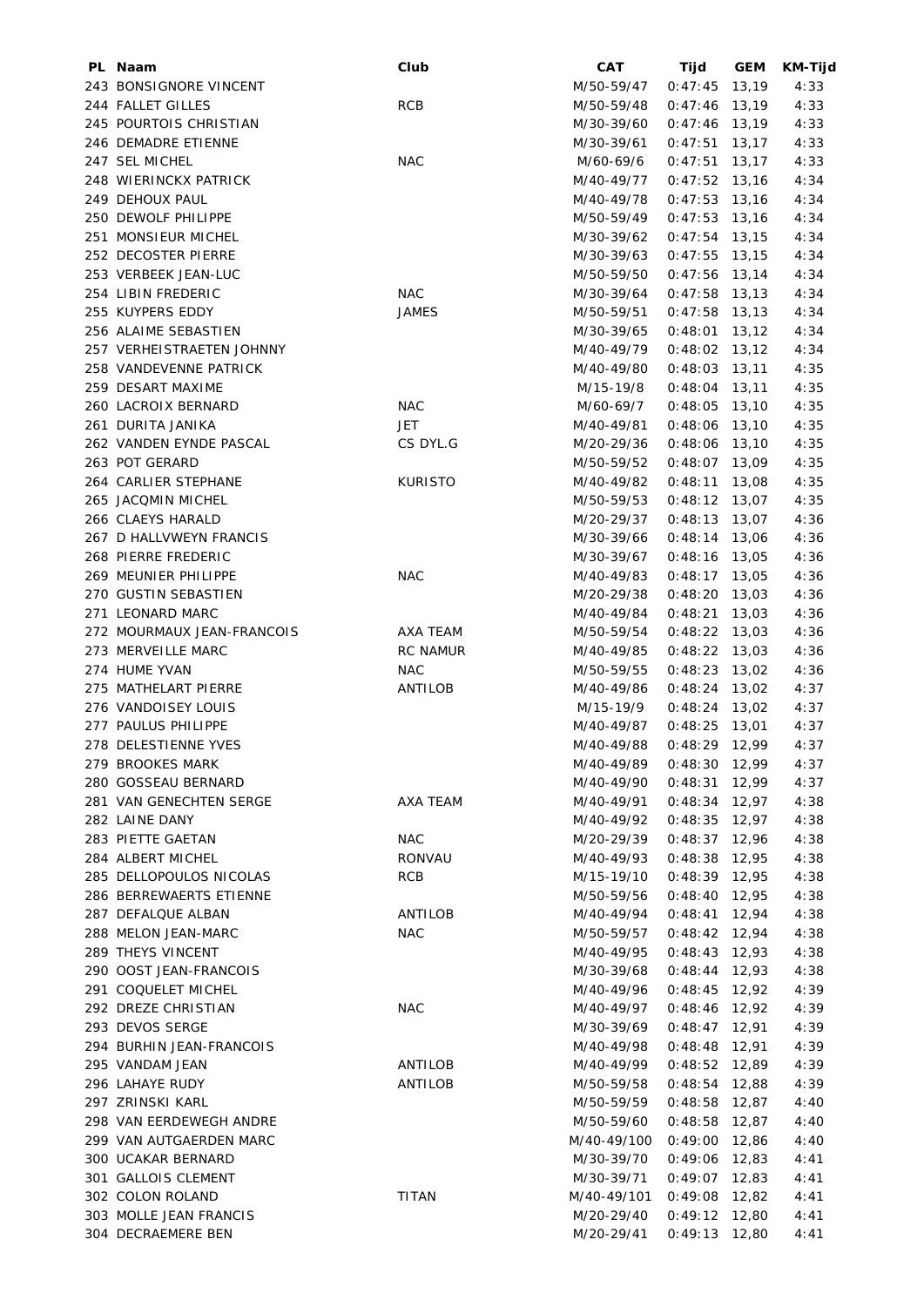| PL Naam                    | Club                     | CAT         | Tijd            | <b>GEM</b> | KM-Tijd |
|----------------------------|--------------------------|-------------|-----------------|------------|---------|
| 305 EECKHOUT MARC          | <b>JET</b>               | M/40-49/102 | 0:49:13         | 12,80      | 4:41    |
| 306 MONNAERS JEAN PHILIPPE | <b>NAC</b>               | M/40-49/103 | 0:49:16         | 12,79      | 4:42    |
| 307 VAN HECQ GEORGES       |                          | M/50-59/61  | $0:49:19$ 12,77 |            | 4:42    |
| 308 DUREZ PATRICK          |                          | M/40-49/104 | $0:49:19$ 12,77 |            | 4:42    |
| 309 MOTTE FREDERIC         |                          | M/30-39/72  | 0:49:21         | 12,77      | 4:42    |
| 310 QUINTELA DANIEL        |                          | M/30-39/73  | 0:49:25         | 12,75      | 4:42    |
| 311 BOLLENS BENJAMIN       |                          | M/20-29/42  | 0:49:26         | 12,74      | 4:42    |
| 312 GILLAIN JEAN-MARIE     |                          | M/50-59/62  | $0:49:26$ 12,74 |            | 4:42    |
| 313 BUTAYE OLIVIER         | JAMES                    | M/20-29/43  | $0:49:28$ 12,74 |            | 4:43    |
| 314 SERPE ANTHONY          |                          | M/15-19/11  | $0:49:28$ 12,74 |            | 4:43    |
| 315 FINE PAUL              | <b>RCB</b>               | M/50-59/63  | $0:49:31$ 12,72 |            | 4:43    |
| 316 SCHOLLAERT MARC        |                          | M/60-69/8   | $0:49:32$ 12,72 |            | 4:43    |
| 317 STILMANT PIERRE        |                          | M/40-49/105 | $0:49:33$ 12,71 |            | 4:43    |
| 318 VAN MAELE HEIDI        | <b>VAC</b>               | D/30-39/5   | $0:49:34$ 12,71 |            | 4:43    |
| 319 RENARD PATRICK         |                          | M/50-59/64  | $0:49:34$ 12,71 |            | 4:43    |
| 320 RENDERS REGINE         | <b>NAC</b>               | D/50-59/1   | $0:49:36$ 12,70 |            | 4:43    |
| 321 VANDENBERGH NORMAN     |                          | M/40-49/106 | $0:49:38$ 12,69 |            | 4:44    |
| 322 GUISSET MARC           | ANTILOB                  | M/60-69/9   | $0:49:39$ 12,69 |            | 4:44    |
| 323 CROMBOOM DANIEL        | <b>ZEMKA</b>             | M/60-69/10  | $0:49:42$ 12,68 |            | 4:44    |
| 324 VANDERVAL MARTINE      | VALLEE H                 | D/40-49/8   | $0:49:46$ 12,66 |            | 4:44    |
| 325 SCHEIRE DIRK           |                          | M/50-59/65  | $0:49:46$ 12,66 |            | 4:44    |
| 326 GILON MARC             | <b>RC NAMUR</b>          | M/40-49/107 | $0:49:47$ 12,65 |            | 4:44    |
| 327 GOESSENS DENIS         | <b>NAC</b>               | M/40-49/108 | $0:49:49$ 12,65 |            | 4:45    |
| 328 VALCKE ALAIN           |                          | M/40-49/109 | $0:49:49$ 12,65 |            | 4:45    |
| 329 DESCAMPS PHILIPPE      | JAMES                    | M/30-39/74  | $0:49:50$ 12,64 |            | 4:45    |
| 330 BORGINON BERNARD       |                          | M/30-39/75  | $0:49:51$ 12,64 |            | 4:45    |
| 331 FALISE BRUNO           |                          | M/30-39/76  | $0:49:55$ 12,62 |            | 4:45    |
| 332 MAGOTTEAUX HUBERT      | <b>NAC</b>               | M/40-49/110 | $0:49:56$ 12,62 |            | 4:45    |
| 333 DEBLANDER BRUNO        |                          | M/40-49/111 | $0:49:58$ 12,61 |            | 4:46    |
| 334 TAI VERONIQUE          |                          | D/40-49/9   | $0:49:59$ 12,60 |            | 4:46    |
| 335 PAYEN PIERRE           |                          | M/60-69/11  | $0:50:02$ 12,59 |            | 4:46    |
| 336 VANBELLINGHEN VICTOR   | OEH                      | M/50-59/66  | $0:50:03$ 12,59 |            | 4:46    |
| 337 ALBERT FREDERIC        | JET                      | M/20-29/44  | $0:50:07$ 12,57 |            | 4:46    |
| 338 MARTINAGE ALAIN        | ANTILOB                  | M/40-49/112 | $0:50:08$ 12,57 |            | 4:46    |
| 339 BOUDART ALAIN          | <b>NAC</b>               | M/40-49/113 | $0:50:09$ 12,56 |            | 4:47    |
| 340 DAMSTEN THIERRY        |                          | M/40-49/114 | $0:50:13$ 12,55 |            | 4:47    |
| 341 DENIS OLIVIER          | <b>USBW ROAD TEAM</b>    | M/40-49/115 | $0:50:15$ 12,54 |            | 4:47    |
| 342 GUIBEAU KARL           |                          | M/20-29/45  | $0:50:17$ 12,53 |            | 4:47    |
| 343 GREVISSE DAVID         | RONVAU                   | M/30-39/77  | $0:50:19$ 12,52 |            | 4:48    |
| 344 CROSS ALAN             |                          | M/50-59/67  | $0:50:21$ 12,51 |            | 4:48    |
| 345 GHELEYNS ANNE          | <b>NAC</b>               | D/50-59/2   | $0:50:22$ 12,51 |            | 4:48    |
| 346 PESTIAUX YVES          | LA THURE                 | M/50-59/68  | $0:50:23$ 12,50 |            | 4:48    |
| 347 PETRE MAXIME           | <b>RCB</b>               | M/20-29/46  | $0:50:26$ 12,49 |            | 4:48    |
| 348 DELPIERRE ALAIN        | <b>BJB</b>               | M/50-59/69  | $0:50:28$ 12,48 |            | 4:48    |
| 349 CEULEMANS BERNARD      |                          | M/40-49/116 | $0:50:29$ 12,48 |            | 4:48    |
| 350 DELONGUEVILLE PHILIPPE |                          | M/40-49/117 | $0:50:30$ 12,48 |            | 4:49    |
| 351 WARTON MADEIRA MICHEL  |                          | M/40-49/118 | $0:50:31$ 12,47 |            | 4:49    |
| 352 DE RASSENFOSSE JACQUES | HAC                      | M/50-59/70  | $0:50:35$ 12,45 |            | 4:49    |
| 353 MAHEU LUDOVIC          |                          | M/20-29/47  | $0:50:36$ 12,45 |            | 4:49    |
| 354 ORVAL PIERRE           |                          | M/60-69/12  | $0:50:37$ 12,45 |            | 4:49    |
| 355 STENUIT CHRISTOPHE     |                          | M/30-39/78  | $0:50:39$ 12,44 |            | 4:49    |
| 356 HENNETON LOIC          |                          | M/15-19/12  | $0:50:40$ 12,43 |            | 4:50    |
| 357 CROONENBORGHS JULIEN   |                          | M/20-29/48  | $0:50:41$ 12,43 |            | 4:50    |
| 358 COTTON MICHEL          |                          | M/50-59/71  | $0:50:42$ 12,43 |            | 4:50    |
| 359 GOOR PHILIPPE          |                          | M/30-39/79  | $0:50:42$ 12,43 |            | 4:50    |
| 360 WALSCHAER CHRISTOPHE   | <b>GEMBLOUX TRI CLUB</b> | M/30-39/80  | $0:50:43$ 12,42 |            | 4:50    |
| 361 BAUWENS PHILIPPE       |                          | M/40-49/119 | $0:50:44$ 12,42 |            | 4:50    |
| 362 LORSIGNOL PIERRE       |                          | M/50-59/72  | $0:50:45$ 12,41 |            | 4:50    |
| 363 FLORENT XAVIER         |                          | M/30-39/81  | $0:50:47$ 12,41 |            | 4:50    |
| 364 DE VLEESCHOUWER DAVID  |                          | M/20-29/49  | $0:50:47$ 12,41 |            | 4:50    |
| 365 DENIS CHRISTIAN        |                          | M/50-59/73  | $0:50:48$ 12,40 |            | 4:50    |
| 366 GOWIE CHRISTIAN        |                          | M/50-59/74  | $0:50:49$ 12,40 |            | 4:50    |
|                            |                          |             |                 |            |         |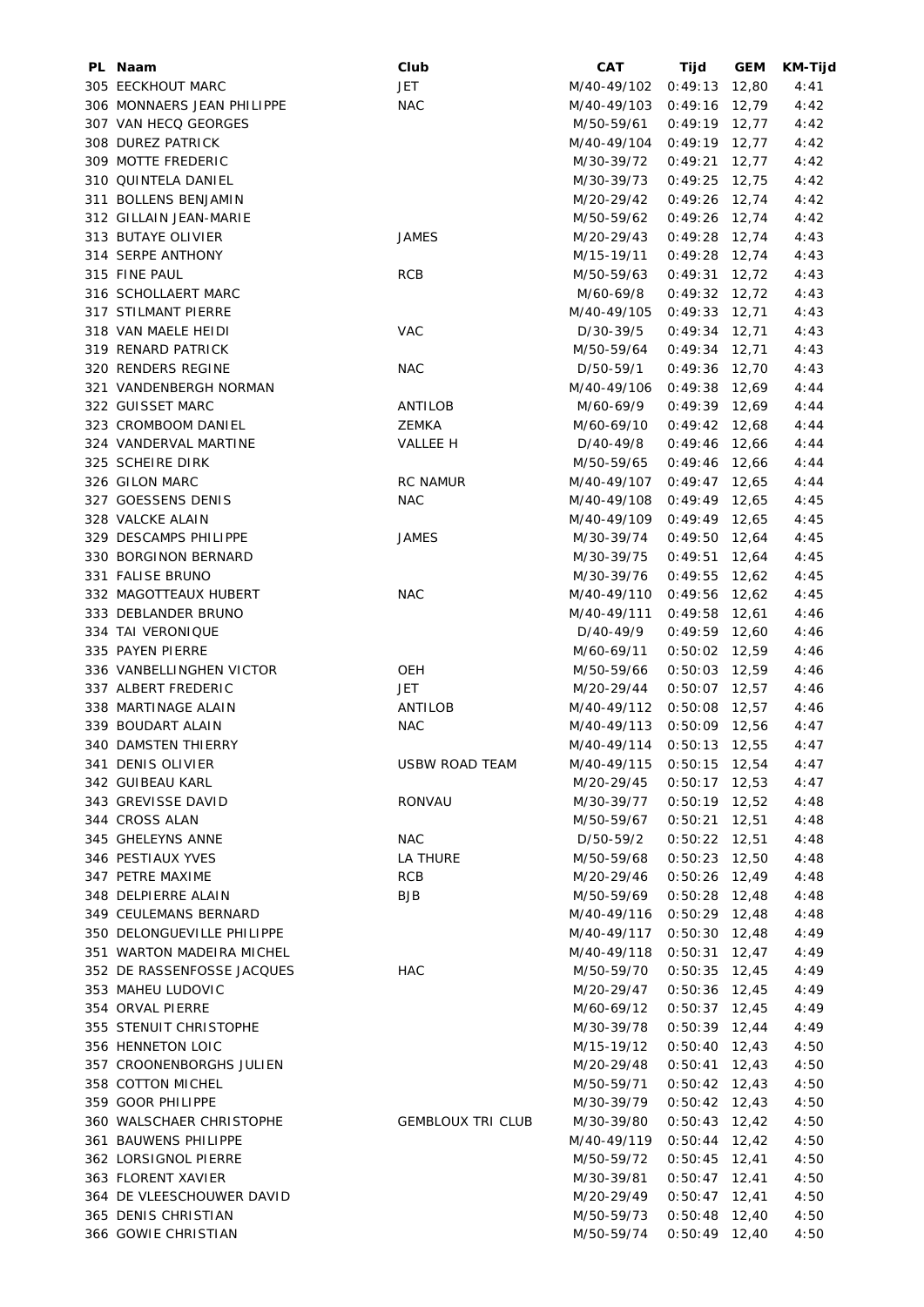| PL Naam                    | Club                  | CAT         | Tijd            | <b>GEM</b> | KM-Tijd |
|----------------------------|-----------------------|-------------|-----------------|------------|---------|
| 367 HAMMECART RAYMOND      |                       | M/60-69/13  | $0:50:49$ 12,40 |            | 4:50    |
| 368 MONFORT PHILIPPE       |                       | M/40-49/120 | $0:50:50$ 12,39 |            | 4:50    |
| 369 LEROY BERNARD          | JAMES                 | M/30-39/82  | $0:50:51$ 12,39 |            | 4:51    |
| 370 MONTARIOL ERIC         |                       | M/30-39/83  | 0:50:51         | 12,39      | 4:51    |
| 371 ABRAHAM LUC            | <b>USBW ROAD TEAM</b> | M/50-59/75  | $0:50:53$ 12,38 |            | 4:51    |
| 372 DELLOUE LAURIE         | <b>GERPINNES CO</b>   | D/20-29/5   | $0:50:53$ 12,38 |            | 4:51    |
| 373 LENAIN EDDY            |                       | M/40-49/121 | $0:50:55$ 12,37 |            | 4:51    |
| 374 HAHN JULIA             |                       | D/30-39/6   | $0:50:57$ 12,37 |            | 4:51    |
| 375 PAHAUT ALAIN           | ANTILOB               | M/50-59/76  | $0:50:59$ 12,36 |            | 4:51    |
| 376 CLAMOT DANIEL          | <b>KURISTO</b>        | M/50-59/77  | $0:51:00$ 12,35 |            | 4:51    |
| 377 DI BATTISTA STEFANA    |                       | $D/30-39/7$ | $0:51:01$ 12,35 |            | 4:52    |
| 378 BEFFORT MARC           | <b>BERLINUS</b>       | M/40-49/122 | $0:51:02$ 12,34 |            | 4:52    |
| 379 MUYTJENS RENE          | ANTILOB               | M/60-69/14  | $0:51:03$ 12,34 |            | 4:52    |
| 380 SERVAIS MICHEL         | <b>ESM</b>            | M/40-49/123 | $0:51:04$ 12,34 |            |         |
|                            |                       |             |                 |            | 4:52    |
| 381 DRUART ALAIN           | <b>HAC</b>            | M/50-59/78  | $0:51:05$ 12,33 |            | 4:52    |
| 382 ETIENNE CHRISTOPHE     |                       | M/30-39/84  | $0:51:06$ 12,33 |            | 4:52    |
| 383 DURITA SACHA           | JET                   | M/15-19/13  | $0:51:07$ 12,32 |            | 4:52    |
| 384 LACROIX PATRICK        | <b>USBW ROAD TEAM</b> | M/50-59/79  | $0:51:08$ 12,32 |            | 4:52    |
| 385 TURLOT VALERIE         | <b>NAC</b>            | D/40-49/10  | $0:51:12$ 12,30 |            | 4:53    |
| 386 D'HERDE MARC           | <b>NAC</b>            | M/40-49/125 | $0:51:16$ 12,29 |            | 4:53    |
| 387 JOLY MICHEL            |                       | M/40-49/126 | $0:51:17$ 12,28 |            | 4:53    |
| 388 DE MEES MARC           | <b>HOOIBERGLOPERS</b> | M/60-69/15  | $0:51:19$ 12,28 |            | 4:53    |
| 389 MULS SEBASTIEN         | LDLV                  | M/30-39/85  | $0:51:20$ 12,27 |            | 4:53    |
| 390 LEROY MARC             | <b>USBW ROAD TEAM</b> | M/40-49/127 | $0:51:22$ 12,26 |            | 4:54    |
| 391 DUBOIS CHRISTOPHE      | <b>POMPIER</b>        | M/30-39/86  | $0:51:23$ 12,26 |            | 4:54    |
| 392 HASSAN KARIN           |                       | M/30-39/87  | $0:51:25$ 12,25 |            | 4:54    |
| 393 DE WITTE CHRISTIAN     |                       | M/50-59/80  | $0:51:26$ 12,25 |            | 4:54    |
| 394 MARCQ KARL             | <b>USBW ROAD TEAM</b> | M/50-59/81  | $0:51:27$ 12,24 |            | 4:54    |
| 395 SERRUS KAREN           | <b>DCLA</b>           | M/40-49/128 | $0:51:28$ 12,24 |            | 4:54    |
| 396 GODEFRIDI THIERRY      |                       | M/50-59/82  | $0:51:31$ 12,23 |            | 4:54    |
| 397 DEGROOTE NICOLAAS      | IXEL                  | M/30-39/88  | $0:51:32$ 12,23 |            | 4:54    |
| 398 LEHAIRE PHILIPPE       | JET                   | M/50-59/83  | $0:51:33$ 12,22 |            | 4:55    |
| 399 LIEGEOIS STEPHANE      | <b>ESM</b>            | M/50-59/84  | $0:51:34$ 12,22 |            | 4:55    |
| 400 MARTIN BRUNO           | <b>JOG GAST</b>       | M/30-39/89  | $0:51:36$ 12,21 |            | 4:55    |
| 401 CLARE BENJAMIN         |                       | M/30-39/90  | $0:51:37$ 12,21 |            | 4:55    |
| <b>402 VANHOUTTE JOHN</b>  | RIWA                  | M/40-49/129 | $0:51:38$ 12,20 |            | 4:55    |
| 403 ALVAREZ BLANCO MANUEL  | JET                   | M/40-49/130 | $0:51:39$ 12,20 |            | 4:55    |
| 404 GLINSNI JULIA          |                       | D/20-29/6   | $0:51:40$ 12,19 |            | 4:55    |
| 405 VRAY VALERIE           | <b>ESM</b>            | D/30-39/8   | $0:51:40$ 12,19 |            | 4:55    |
| 406 VAN ONGEVAL FABRICE    |                       | M/30-39/91  | $0:51:41$ 12,19 |            | 4:55    |
| <b>407 EDRIAT NATHALIE</b> | <b>NAC</b>            | D/40-49/11  | $0:51:43$ 12,18 |            | 4:56    |
| 408 LIEGEOIS PASCAL        |                       |             |                 |            |         |
|                            | ESM                   | M/50-59/85  | $0:51:45$ 12,17 |            | 4:56    |
| 409 TERLINDEN CORENTIN     |                       | M/15-19/14  | $0:51:45$ 12,17 |            | 4:56    |
| 410 DESMET JEAN-YVES       | <b>TITAN</b>          | M/40-49/131 | $0:51:46$ 12,17 |            | 4:56    |
| 411 DENIES ETIENNE         | <b>FURALOPE</b>       | M/60-69/16  | $0:51:48$ 12,16 |            | 4:56    |
| 412 DE PAUW RUDI           |                       | M/40-49/132 | $0:51:48$ 12,16 |            | 4:56    |
| 413 LEROY VALERIE          |                       | D/30-39/9   | $0:51:49$ 12,16 |            | 4:56    |
| 414 SCHMIT LOGAN           |                       | M/15-19/15  | $0:51:49$ 12,16 |            | 4:56    |
| 415 QUOITOT GUY            | <b>USBW ROAD TEAM</b> | M/50-59/86  | $0:51:50$ 12,15 |            | 4:56    |
| 416 EYLENBOSCH GASTON      |                       | M/50-59/87  | $0:51:51$ 12,15 |            | 4:56    |
| 417 HOUBART AGNES          | RONVAU                | D/40-49/12  | $0:51:57$ 12,13 |            | 4:57    |
| 418 DE BOCK EVERT          |                       | M/20-29/50  | $0:51:58$ 12,12 |            | 4:57    |
| 419 BATISTIC PATRICK       | RONVAU                | M/40-49/133 | $0:51:58$ 12,12 |            | 4:57    |
| 420 SOMMEREYNS PHILIPPE    | RONVAU                | M/40-49/134 | $0:52:00$ 12,12 |            | 4:57    |
| 421 DE NEVE EDDY           |                       | M/30-39/92  | $0:52:03$ 12,10 |            | 4:57    |
| 422 HEYMANS STEPHANE       |                       | M/30-39/93  | $0:52:07$ 12,09 |            | 4:58    |
| 423 BUGAJZKI ADAM          |                       | M/30-39/94  | $0:52:08$ 12,08 |            | 4:58    |
| 424 PIRON DAVID            |                       | M/40-49/135 | $0:52:09$ 12,08 |            | 4:58    |
| 425 LAFFINEUR CHRISTIAN    | <b>ESM</b>            | M/50-59/88  | $0:52:14$ 12,06 |            | 4:58    |
| 426 WILLAME DIDIER         |                       | M/40-49/136 | $0:52:14$ 12,06 |            | 4:58    |
| 427 HAEGEMAN EMMANUEL      |                       | M/30-39/95  | $0:52:15$ 12,06 |            | 4:59    |
| 428 MORIS ROGER            |                       | M/50-59/89  | $0:52:16$ 12,05 |            | 4:59    |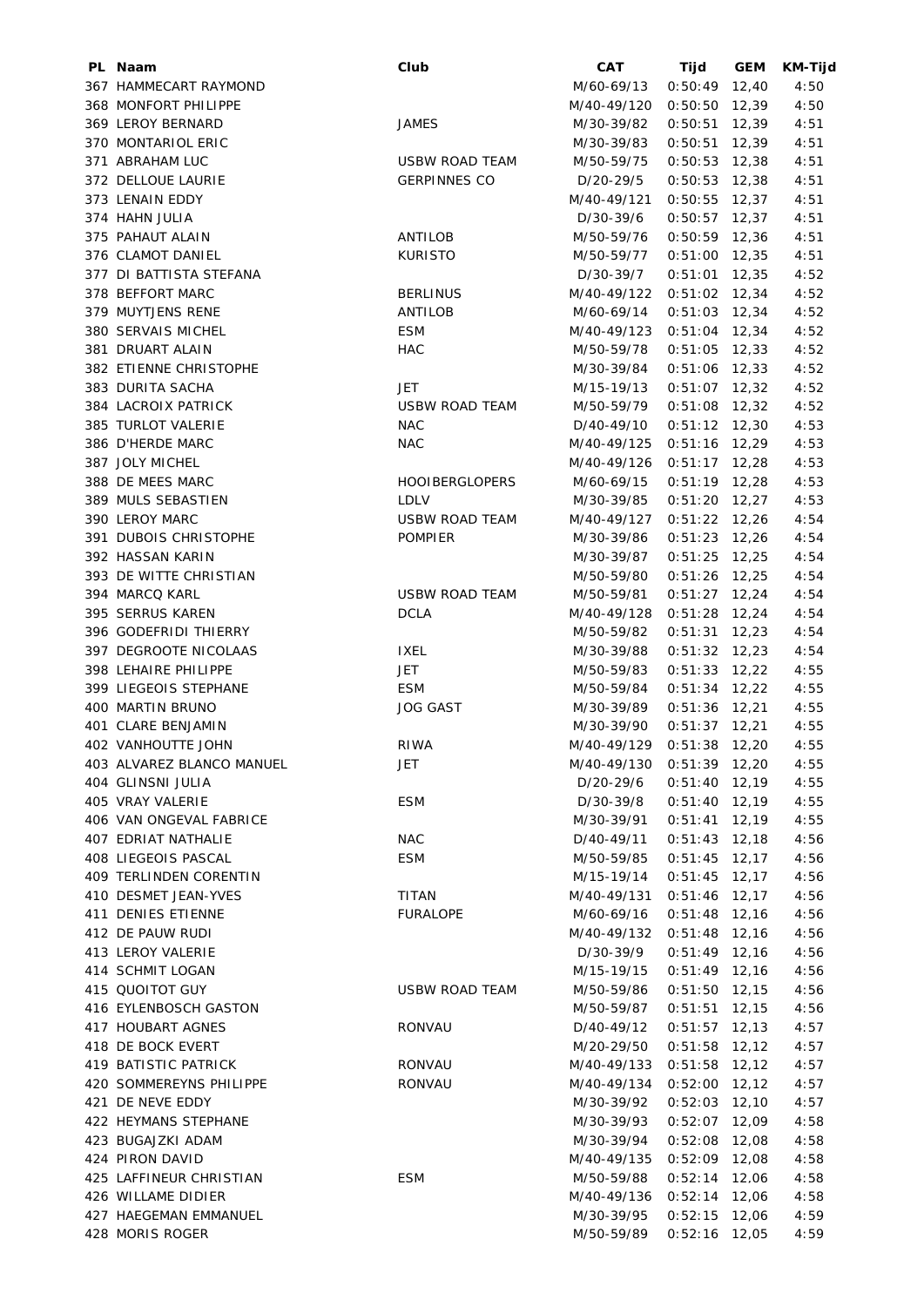| PL Naam                         | Club                  | CAT                       | Tijd            | <b>GEM</b> | KM-Tijd |
|---------------------------------|-----------------------|---------------------------|-----------------|------------|---------|
| 429 ZERBATO RINALDO             | <b>ESM</b>            | M/50-59/90                | 0:52:20         | 12,04      | 4:59    |
| 430 CEUPPENS PATRICK            | B.V.L                 | M/50-59/91                | 0:52:21         | 12,03      | 4:59    |
| 431 VANACKERE GILLES            | ANTILOB               | M/15-19/16                | 0:52:21         | 12,03      | 4:59    |
| 432 DA LUZ DUQUE ALBERTO        |                       | M/50-59/92                | $0:52:22$ 12,03 |            | 4:59    |
| 433 BONTE PHILIPPE              | <b>JOG GANS</b>       | M/50-59/93                | 0:52:23         | 12,03      | 4:59    |
| 434 DE VYLDER LUC               | AXA TEAM              | M/50-59/94                | $0:52:29$ 12,00 |            | 5:00    |
| 435 MERCENIER BENOIT            | ANTILOB               | M/30-39/96                | 0:52:31         | 12,00      | 5:00    |
| 436 TICHOUX PHILIPPE            | <b>RCBT</b>           | M/40-49/137               | $0:52:32$ 11,99 |            | 5:00    |
| 437 STROOBANTS HERMAN           | <b>DEMARSIN</b>       | M/40-49/138               | $0:52:34$ 11,98 |            | 5:00    |
| 438 CARON ROMAIN                |                       | M/20-29/51                | $0:52:35$ 11,98 |            | 5:00    |
| 439 DELAUNOY VINCENT            |                       | M/40-49/139               | 0:52:36 11,98   |            | 5:01    |
| 440 CRISTOFOLI MAURICE          | <b>JET</b>            | M/50-59/95                | $0:52:36$ 11,98 |            | 5:01    |
| 441 MARCHAL MARIE LUCE          |                       | D/40-49/13                | $0:52:37$ 11,97 |            | 5:01    |
| 442 LECERF JEAN LUC             | <b>JOG GANS</b>       | M/50-59/96                | $0:52:39$ 11,97 |            | 5:01    |
| 443 BUCK JEAN-FRANCOIS          | <b>TITAN</b>          | M/40-49/140               | 0:52:40 11,96   |            | 5:01    |
| 444 GLOIRE MICHEL               | <b>NAC</b>            | M/40-49/141               | $0:52:41$ 11,96 |            | 5:01    |
| 445 DE RE LUIGI                 | <b>ESM</b>            | M/50-59/97                | $0:52:42$ 11,95 |            | 5:01    |
| 446 DE CONINCK MICHEL           | <b>DEMARSIN</b>       | M/40-49/142               | $0:52:42$ 11,95 |            | 5:01    |
| 447 BENOIT BRIGITTE             | <b>USBW ROAD TEAM</b> | D/40-49/14                | $0:52:47$ 11,94 |            | 5:02    |
| 448 DUCOBU PHILIPPE             | <b>JET</b>            | M/50-59/98                | $0:52:47$ 11,94 |            | 5:02    |
| 449 SEARS VIKKI                 |                       | D/40-49/15                | $0:52:48$ 11,93 |            | 5:02    |
| 450 VANCUTSEM ERIC              | <b>ACF</b>            |                           | $0:52:49$ 11,93 |            | 5:02    |
| 451 BUCHET FREDERIC             | <b>USBW ROAD TEAM</b> | M/40-49/143<br>M/30-39/97 | $0:52:51$ 11,92 |            | 5:02    |
| 452 POULAIN ROLAND              | RONVAU                |                           | $0:52:53$ 11,91 |            |         |
| 453 FEYS JEAN-LOUIS             |                       | M/60-69/17                |                 |            | 5:02    |
|                                 | <b>FURALOPE</b>       | M/40-49/144               | $0:52:54$ 11,91 |            | 5:02    |
| 454 HECQ ROLAND                 |                       | M/50-59/99                | $0:53:00$ 11,89 |            | 5:03    |
| 455 CARTIAUX MURIEL             | <b>RCB</b>            | D/40-49/16                | $0:53:01$ 11,88 |            | 5:03    |
| 456 TURNEER ROGER               | USBW ROAD TEAM        | M/60-69/18                | $0:53:02$ 11,88 |            | 5:03    |
| 457 SONCK ANDRE                 |                       | M/40-49/145               | $0:53:05$ 11,87 |            | 5:03    |
| 458 PATRIARCHE JONATHAN         |                       | M/20-29/52                | 0:53:06 11,86   |            | 5:03    |
| 459 SURQUIN JEAN-LUC            | LWH                   | M/40-49/146               | $0:53:10$ 11,85 |            | 5:04    |
| 460 LELOUP STEPHAN              | RIWA                  | M/50-59/100               | $0:53:11$ 11,85 |            | 5:04    |
| <b>461 CROQUET FRANCIS</b>      |                       | M/50-59/101               | $0:53:13$ 11,84 |            | 5:04    |
| <b>462 CHAUVIERE CHRISTOPHE</b> |                       | M/30-39/98                | $0:53:16$ 11,83 |            | 5:04    |
| 463 MACHADO ANTONIO             | RONVAU                | M/50-59/102               | $0:53:20$ 11,81 |            | 5:05    |
| 464 MASSART VICTOR              |                       | M/50-59/103               | $0:53:21$ 11,81 |            | 5:05    |
| 465 DE SUTTER JEAN-LUC          |                       | M/50-59/104               | $0:53:21$ 11,81 |            | 5:05    |
| 466 LECLERCQ DANIEL             | PARA CL               | M/50-59/105               | $0:53:23$ 11,80 |            | 5:05    |
| 467 ROMAIN BERNARD              | <b>JAMES</b>          | M/50-59/106               | $0:53:24$ 11,80 |            | 5:05    |
| 468 RENGLE KOEN                 | <b>JOG CLUBJE</b>     | M/50-59/107               | $0:53:25$ 11,79 |            | 5:05    |
| 469 WILLEMS ERIC                | PARA CL               | M/50-59/108               | $0:53:26$ 11,79 |            | 5:05    |
| 470 DELHAYE MICHEL              |                       | M/50-59/109               | $0:53:27$ 11,79 |            | 5:05    |
| 471 CHABEAU VINCIANNE           | <b>ANTILOB</b>        | D/40-49/17                | $0:53:28$ 11,78 |            | 5:06    |
| 472 BOUDART JEAN PAUL           | KURISTO               | M/50-59/110               | $0:53:30$ 11,78 |            | 5:06    |
| 473 VANDENHEED DAVID            |                       | M/30-39/99                | $0:53:31$ 11,77 |            | 5:06    |
| 474 VAN GOSSUM LUC              | <b>RCB</b>            | M/60-69/19                | $0:53:32$ 11,77 |            | 5:06    |
| 475 KIPS DAVID                  |                       | M/20-29/53                | $0:53:33$ 11,76 |            | 5:06    |
| 476 SCHELKENS PATRICK           |                       | M/40-49/147               | $0:53:36$ 11,75 |            | 5:06    |
| 477 DECOUX PATRICK              |                       | M/40-49/148               | $0:53:37$ 11,75 |            | 5:06    |
| 478 CANON MATHIEU               | <b>LDLV</b>           | M/30-39/100               | $0:53:42$ 11,73 |            | 5:07    |
| 479 HARSADAL ROSE-MARIE         |                       | D/50-59/3                 | $0:53:43$ 11,73 |            | 5:07    |
| 480 SEVRIN BERNARD              |                       | M/50-59/111               | $0:53:45$ 11,72 |            | 5:07    |
| 481 DENEFFE GUY                 |                       | M/50-59/112               | $0:53:46$ 11,72 |            | 5:07    |
| 482 LEJEUNE ALAIN               |                       | M/40-49/149               | $0:53:47$ 11,71 |            | 5:07    |
| 483 SALENS LIA                  |                       | D/40-49/18                | $0:53:48$ 11,71 |            | 5:07    |
| 484 LAENENS FRANCIS             | AXA TEAM              | M/50-59/113               | $0:53:51$ 11,70 |            | 5:08    |
| 485 HEUCHON MURIELLE            | <b>ESM</b>            | D/30-39/10                | $0:53:52$ 11,70 |            | 5:08    |
| 486 GENOT YVES                  |                       | M/50-59/114               | $0:53:57$ 11,68 |            | 5:08    |
| 487 MASSONET PHILIPPE           | <b>BELGRAVE</b>       | M/40-49/150               | $0:53:58$ 11,67 |            | 5:08    |
| 488 DOMINICY FRANCOIS           |                       | M/30-39/101               | $0:53:59$ 11,67 |            | 5:08    |
| 489 GONZALEZ JOSE               | <b>KURISTO</b>        | M/60-69/20                | $0:53:59$ 11,67 |            | 5:08    |
| 490 ELEN CHRISTIAN              |                       | M/50-59/115 0:54:02 11,66 |                 |            | 5:09    |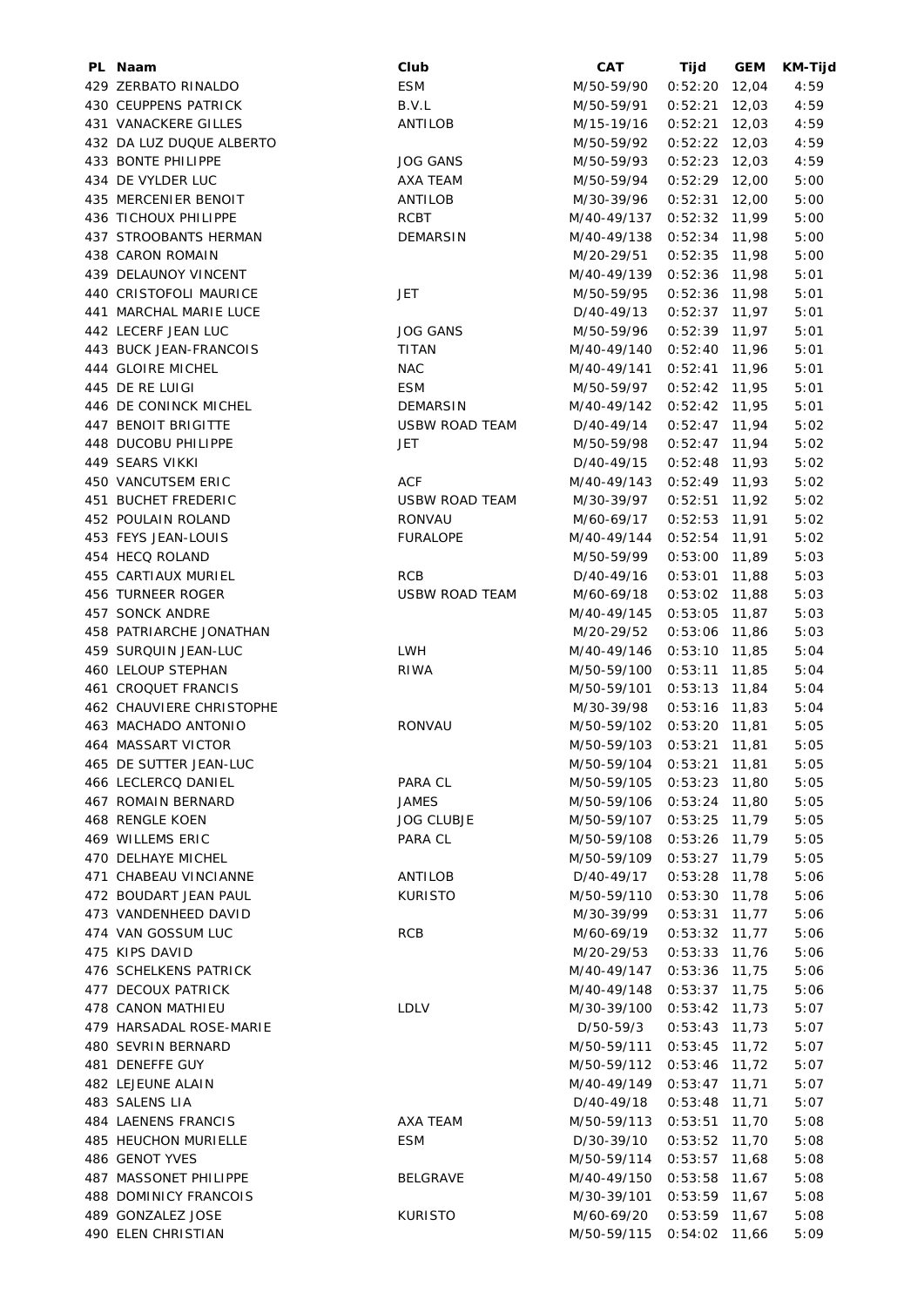| PL Naam                    | Club                  | CAT             | Tijd            | <b>GEM</b> | KM-Tijd |
|----------------------------|-----------------------|-----------------|-----------------|------------|---------|
| 491 VANDERLINDEN CHRISTIAN | $JOG +$               | M/50-59/116     | 0:54:03         | 11,66      | 5:09    |
| 492 GODEAU GUY             | <b>SB RIX</b>         | M/40-49/151     | 0:54:03         | 11,66      | 5:09    |
| 493 BORGWALD LUDWIG        | <b>LOOISE</b>         | M/50-59/117     | 0:54:04         | 11,65      | 5:09    |
| 494 MIESSE DANY            | <b>NAC</b>            | M/50-59/118     | 0:54:05         | 11,65      | 5:09    |
| 495 BERTOLUTTI ARNAUD      |                       | M/30-39/102     | 0:54:06         | 11,65      | 5:09    |
| 496 DELATTE DAMIEN         |                       | M/40-49/152     | 0:54:06         | 11,65      | 5:09    |
| 497 LAHAYE LAETITIA        | RONVAU                | $D/15-19/1$     | $0:54:08$ 11,64 |            | 5:09    |
| 498 BEERENS JAN            | AC E AAL              | M/40-49/153     | 0:54:11         | 11,63      | 5:10    |
| 499 NICOLAY RENE           | <b>KURISTO</b>        | M/60-69/21      | $0:54:13$ 11,62 |            | 5:10    |
| 500 BAERT THIERRY          | <b>RCB</b>            | M/40-49/154     | 0:54:15         | 11,61      | 5:10    |
| 501 JUBARY FRANCOIS        |                       | M/30-39/103     | 0:54:16         | 11,61      | 5:10    |
| 502 ABBOUD RAYMOND         |                       | M/50-59/119     | $0:54:17$ 11,61 |            | 5:10    |
| 503 ABRASSART CHRISTIAN    |                       | M/40-49/155     | $0:54:18$ 11,60 |            | 5:10    |
| 504 VAN LANCKER PHILIPPE   | AXA TEAM              | M/40-49/156     | $0:54:19$ 11,60 |            | 5:10    |
| 505 ARNOULD JEAN-LUC       | <b>RC NAMUR</b>       | M/50-59/120     | $0:54:24$ 11,58 |            | 5:11    |
| 506 LOONEN, WILLEM         | B.V.L                 | M/60-69/22      | $0:54:25$ 11,58 |            | 5:11    |
| 507 VANEENTEWEGH FRANCIS   | B.V.L                 | M/40-49/157     | $0:54:26$ 11,57 |            | 5:11    |
| 508 MONFORT ANDRE          |                       | $M/70$ & +/1    | $0:54:28$ 11,57 |            | 5:11    |
| 509 VAREWYCK PIERRE        | ANTILOB               | M/50-59/121     | $0:54:30$ 11,56 |            | 5:11    |
| 510 STASSIN DANIEL         | ANTILOB               | M/50-59/122     | $0:54:40$ 11,52 |            | 5:12    |
| 511 JANQUART PIERRE        |                       | M/20-29/54      | $0:54:42$ 11,52 |            | 5:13    |
| 512 LAUWERS DAVID          |                       | M/20-29/55      | $0:54:43$ 11,51 |            | 5:13    |
| 513 CROONENBERGHS BENOIT   | <b>JAMES</b>          | M/40-49/158     | $0:54:44$ 11,51 |            | 5:13    |
| 514 BAIKRICH GUY           | <b>RCB</b>            | M/60-69/23      | $0:54:46$ 11,50 |            | 5:13    |
| 515 VERBOOMEN JEAN-LOUIS   | <b>USBW ROAD TEAM</b> | M/40-49/159     | $0:54:51$ 11,49 |            | 5:13    |
| 516 BIENFAIT PHILIPPE      |                       | M/50-59/123     | $0:54:55$ 11,47 |            | 5:14    |
| 517 LICOPPE LUC            |                       | M/40-49/160     | $0:54:56$ 11,47 |            | 5:14    |
| 518 VAN CALCK MARC         |                       | M/50-59/124     | $0:54:57$ 11,46 |            | 5:14    |
| 519 BENVENUTI PAOLO        |                       | M/40-49/161     | $0:55:00$ 11,45 |            | 5:14    |
| 520 STASSIN QUENTIN        |                       | M/20-29/56      | $0:55:02$ 11,45 |            | 5:14    |
| 521 DELPIERRE NICOLAS      | <b>USBW ROAD TEAM</b> | M/15-19/17      | $0:55:03$ 11,44 |            | 5:15    |
| 522 DUPUIS BENOIT          | <b>JAMES</b>          | M/50-59/125     | $0:55:04$ 11,44 |            | 5:15    |
| 523 SCOUBEAU ANNE-MARIE    |                       | D/50-59/4       | $0:55:05$ 11,44 |            | 5:15    |
| 524 RIGOT SERGE            | <b>RCB</b>            | M/60-69/24      | $0:55:06$ 11,43 |            | 5:15    |
| 525 DENIS ROLAND           | <b>ESM</b>            | M/60-69/25      | $0:55:06$ 11,43 |            | 5:15    |
| 526 MICHAUX FRANCOIS       |                       | M/30-39/104     | $0:55:07$ 11,43 |            | 5:15    |
| 527 LATTINNE EUGENE        | <b>JODOIGNE</b>       | M/60-69/26      | $0:55:08$ 11,43 |            | 5:15    |
| 528 CLAUDE OLIVIER         |                       | M/20-29/57      | $0:55:08$ 11,43 |            | 5:15    |
| 529 MATTON PIERRE-ALEXIS   |                       | M/20-29/58      | $0:55:10$ 11,42 |            | 5:15    |
| 530 GILLEAUX ALAIN         |                       | M/40-49/162     |                 |            |         |
| 531 VAN KIERCKHOVEN PASCAL |                       |                 | $0:55:11$ 11,42 |            | 5:15    |
|                            | NAC.                  | M/40-49/163     | $0:55:11$ 11,42 |            | 5:15    |
| 532 MICHEL MAXIM           |                       | M/30-39/105     | $0:55:12$ 11,41 |            | 5:15    |
| 533 HOUA MYRIAM            | <b>NAC</b>            | D/50-59/5       | $0:55:13$ 11,41 |            | 5:16    |
| 534 HELLINCKX SANDRINE     | <b>RCB</b>            | D/40-49/19      | $0:55:14$ 11,41 |            | 5:16    |
| 535 GAZON OLIVIER          |                       | M/40-49/164     | $0:55:14$ 11,41 |            | 5:16    |
| 536 DUYCK NADINE           | <b>USBW ROAD TEAM</b> | D/50-59/6       | $0:55:15$ 11,40 |            | 5:16    |
| 537 OLIVIER CLAUDE         |                       | M/40-49/165     | $0:55:15$ 11,40 |            | 5:16    |
| 538 SCARNIET CHRISTIAN     | ACLO                  | M/50-59/126     | $0:55:16$ 11,40 |            | 5:16    |
| 539 DEVOS ALAIN            |                       | M/50-59/127     | $0:55:17$ 11,40 |            | 5:16    |
| 540 BROUHON RENAUD         |                       | M/20-29/59      | $0:55:19$ 11,39 |            | 5:16    |
| 541 TURBIAZ MICHEL         | PARA CL               | M/50-59/128     | $0:55:19$ 11,39 |            | 5:16    |
| 542 STERPIN BENOIT         | <b>POSTE</b>          | M/30-39/106     | 0:55:21         | 11,38      | 5:16    |
| 543 DEBRY JEAN-THIERRY     |                       | M/30-39/107     | 0:55:22         | 11,38      | 5:16    |
| 544 BOUTEFEU MARC          |                       | M/40-49/166     | 0:55:23         | 11,38      | 5:16    |
| 545 LAURENT ALAIN          | <b>NAC</b>            | M/50-59/129     | 0:55:25         | 11,37      | 5:17    |
| 546 CHARLIER BAUDOUIN      | JET                   | M/50-59/130     | $0:55:27$ 11,36 |            | 5:17    |
| 547 DEBROUX DOUGLAS        |                       | M/30-39/108     | $0:55:27$ 11,36 |            | 5:17    |
| 548 FOSTER CHRISTIANE      |                       | D/40-49/20      | $0:55:28$ 11,36 |            | 5:17    |
| 549 CADO PAUL              |                       | M/40-49/167     | $0:55:30$ 11,35 |            | 5:17    |
| 550 BERSON JIMMY           |                       | M/20-29/60      | 0:55:31         | 11,35      | 5:17    |
| 551 BRABANT ROBERT         | <b>HAC</b>            | $M/70$ & + $/2$ | $0:55:32$ 11,34 |            | 5:17    |
| 552 COOLS CHRISTIAN        | <b>JAMES</b>          | M/50-59/131     | $0:55:33$ 11,34 |            | 5:17    |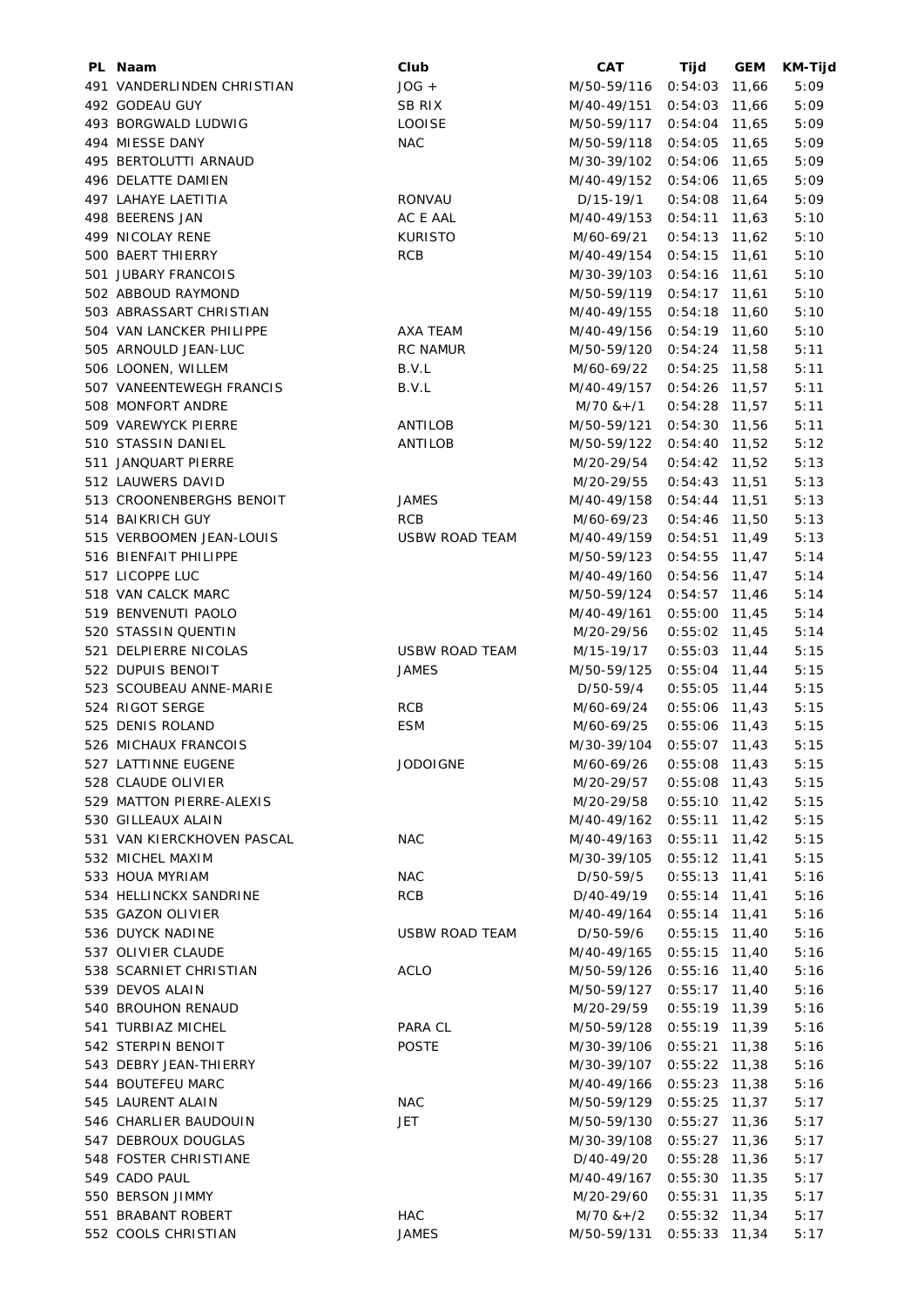| PL Naam                       | Club                    | <b>CAT</b>                | Tijd            | <b>GEM</b>     | KM-Tijd      |
|-------------------------------|-------------------------|---------------------------|-----------------|----------------|--------------|
| 553 ROBINS JEAN-LUC           |                         | M/40-49/168               | 0:55:34         | 11,34          | 5:18         |
| 554 COPPENS PIERRE            |                         | M/50-59/132               | 0:55:37         | 11,33          | 5:18         |
| 555 MAZUCH KINGA              |                         | D/20-29/7                 | 0:55:38         | 11,32          | 5:18         |
| 556 HAAS BERNARD              |                         | M/60-69/27                | $0:55:39$ 11,32 |                | 5:18         |
| 557 VAN POPERING EMILE        | <b>KAPUCIENENLOPERS</b> | M/50-59/133               | 0:55:40         | 11,32          | 5:18         |
| 558 MAGITTERI VINCENT         |                         | M/30-39/109               | 0:55:41         | 11,31          | 5:18         |
| 559 GHERAILLE JEAN-MARC       |                         | M/40-49/169               | 0:55:45         | 11,30          | 5:19         |
| 560 VERHEIRSTRAETEN JACQUES   | JET                     | M/40-49/170               | 0:55:46         | 11,30          | 5:19         |
| 561 WILLEM PHILIPPE           |                         | M/50-59/134               | 0:55:47         | 11,29          | 5:19         |
| 562 CAMBIER HUBERT            |                         | M/40-49/171               | 0:55:48         | 11,29          | 5:19         |
| 563 EQUINET FREDERIC          |                         | M/30-39/110               | 0:55:50         | 11,28          | 5:19         |
| 564 HAMAIDE ISABELLE          |                         | D/40-49/21                | 0:55:51         | 11,28          | 5:19         |
| 565 SANGLIER GERARD           | <b>RC NAMUR</b>         | M/50-59/135               | 0:55:53         | 11,27          | 5:19         |
| 566 BARIGAND ANDRE            | <b>NAC</b>              | $M/70$ & + /3             | 0:55:54         | 11,27          | 5:19         |
| 567 ILIC ANDRE                |                         | M/40-49/172               | 0:55:55         | 11,27          | 5:20         |
| 568 DELANOTE DIRK             | ETE.                    | M/40-49/173               | 0:55:56         | 11,26          | 5:20         |
| 569 LAUWERS JEAN              | <b>NAC</b>              | M/50-59/136               | 0:55:58         | 11,26          | 5:20         |
| 570 MALVOZ JEAN-REMY          | <b>ESM</b>              | M/60-69/28                | $0:55:59$ 11,25 |                | 5:20         |
| 571 AERTS FABIAN              |                         | M/20-29/61                | 0:56:00         | 11,25          | 5:20         |
| 572 DURIEUX ALAIN             |                         | M/40-49/174               | 0:56:02         | 11,24          | 5:20         |
| 573 LUYPAERT FREDERIC         |                         | M/30-39/111               | 0:56:03         | 11,24          | 5:20         |
| 574 CENZANO MINA              | <b>RCB</b>              | D/30-39/11                | 0:56:04         | 11,24          | 5:20         |
| 575 DUFEY MICHAELLE           |                         | D/30-39/12                | 0:56:05         | 11,23          | 5:20         |
| 576 COURCELLES THERESE        | RIWA                    | D/40-49/22                | $0:56:07$ 11,23 |                | 5:21         |
| 577 DESCAMPS PIERRE           |                         | M/40-49/175               | $0:56:09$ 11,22 |                | 5:21         |
| 578 REMY MICHEL               | <b>ASBTD</b>            | M/50-59/137               | 0:56:10         | 11,22          | 5:21         |
| 579 VANDENBERGHE MARNIX       | <b>ANTILOB</b>          | M/60-69/29                | 0:56:11         | 11,21          | 5:21         |
| 580 DENIS MARCEL              | <b>RONVAU</b>           | M/60-69/30                | 0:56:12         | 11,21          | 5:21         |
| 581 HOUTTEMAN PHILIPPE        | <b>USBW ROAD TEAM</b>   | M/40-49/176               | 0:56:13         | 11,21          | 5:21         |
| 582 SAVARY ANTOINE            |                         | M/30-39/112               | 0:56:14         | 11,20          | 5:21         |
| 583 DINJART DOMINIQUE         |                         | M/40-49/177               | 0:56:16         | 11,20          | 5:22         |
| 584 GILLES ALAIN              | <b>JODOIGNE</b>         | M/60-69/31                | $0:56:18$ 11,19 |                | 5:22         |
| 585 VERMEULEN FREDDY          | <b>NAC</b>              | M/60-69/32                | $0:56:20$ 11,18 |                | 5:22         |
| 586 BUYENS JOHAN              | <b>BAV</b>              | M/50-59/138               | 0:56:21         | 11,18          | 5:22         |
| 587 MERTENS ANNE              | OEH                     | D/50-59/7                 | 0:56:23         | 11,17          | 5:22         |
| 588 DI MEO MARIA              |                         | D/30-39/13                | $0:56:24$ 11,17 |                | 5:22         |
| 589 BUYSE DAVID               |                         | M/20-29/62                | $0:56:25$ 11,17 |                | 5:22         |
| 590 DUBOIS MAXIME             |                         | M/20-29/63                | 0:56:26 11,16   |                | 5:22         |
| 591 BARBE MICHEL              |                         | M/20-29/64                | $0:56:27$ 11,16 |                | 5:23         |
| 592 BASSOULET JEAN CLAUDE     | <b>THIMEON</b>          | M/60-69/33                | $0:56:28$ 11,16 |                | 5:23         |
| 593 REYES BETANCOURT EDOUARDO |                         | M/40-49/178               | $0:56:28$ 11,16 |                | 5:23         |
| 594 VAN LAETHEM GUY           | RIWA                    | M/40-49/179               | $0:56:29$ 11,15 |                | 5:23         |
| 595 MOUCHERON ROSE-MARIE      |                         | D/40-49/23                | $0:56:30$ 11,15 |                | 5:23         |
| 596 KNOCKAERT PASCAL          |                         | M/30-39/113               | 0:56:31         | 11,15          | 5:23         |
| 597 NEMANN BRUNO              | JAMES                   | M/20-29/65                | $0:56:32$ 11,14 |                | 5:23         |
| 598 SEGERS MATTEO             |                         | M/30-39/114               | $0:56:33$ 11,14 |                | 5:23         |
| 599 DUBOIS MARC               |                         | M/40-49/180               | $0:56:34$ 11,14 |                | 5:23         |
| 600 ROLAND HUBERT             |                         | M/40-49/181               | $0:56:35$ 11,13 |                | 5:23         |
| 601 PENNINCK DOMINIQUE        | <b>KURISTO</b>          | M/50-59/139               | $0:56:36$ 11,13 |                | 5:23         |
| 602 JOSSE PHILIPPE            |                         | M/40-49/182               | $0:56:37$ 11,13 |                | 5:24         |
| 603 SIMON ALAIN               |                         | M/50-59/140               | $0:56:38$ 11,12 |                | 5:24         |
| 604 DROMELET BERANGERE        |                         | D/40-49/24                | $0:56:40$ 11,12 |                | 5:24         |
| 605 THIRION FRANCOISE         | <b>ESM</b>              | D/50-59/8                 | 0:56:41         | 11,11          | 5:24         |
| 606 TIMMERMANS PAUL           | <b>ESM</b>              | M/50-59/141               | 0:56:44         | 11,10          | 5:24         |
| 607 DRYGALSKI JOEL            |                         |                           | 0:56:46         |                |              |
| 608 DELITTE BENEDICTE         |                         | M/40-49/183<br>D/40-49/25 | 0:56:47         | 11,10<br>11,09 | 5:24<br>5:24 |
| 609 HAINE JAN                 |                         |                           | 0:56:51         |                |              |
|                               |                         | M/30-39/115               |                 | 11,08          | 5:25         |
| <b>610 MAMONE SANTO</b>       | <b>ITA</b>              | M/40-49/184               | 0:56:52         | 11,08          | 5:25         |
| 611 DE WOLF XAVIER            |                         | M/30-39/116               | 0:56:53         | 11,08          | 5:25         |
| 612 DOUTRELIGNE HERVE         |                         | M/40-49/185               | 0:56:54         | 11,07          | 5:25         |
| 613 GEERAERTS JOS             | <b>CSF</b>              | M/40-49/186               | 0:56:55         | 11,07          | 5:25         |
| 614 BOUGARD BERNARB           | MARIEMON                | M/60-69/34                | $0:57:03$ 11,04 |                | 5:26         |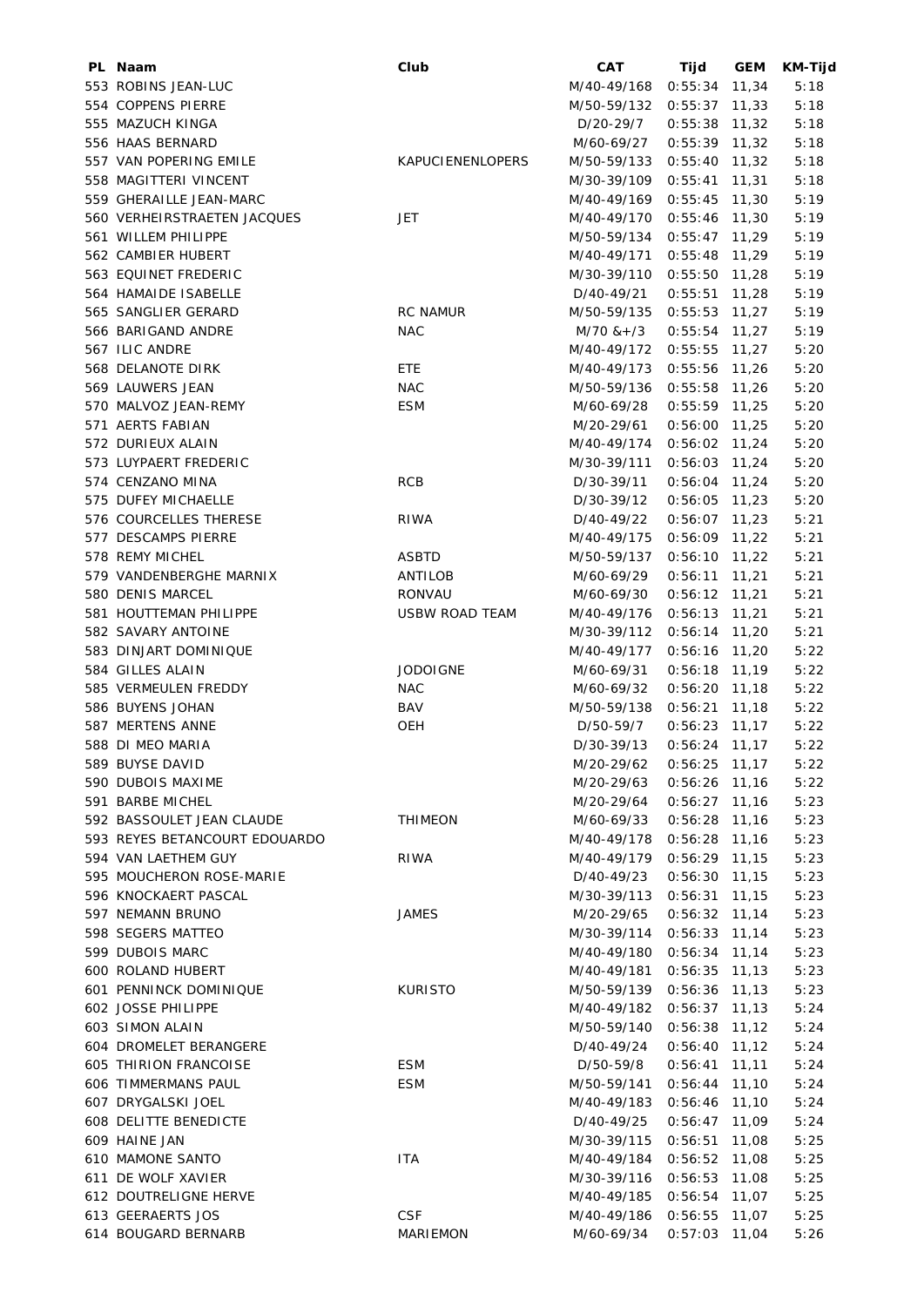| PL Naam                         | Club              | <b>CAT</b>    | Tijd            | <b>GEM</b> | KM-Tijd      |
|---------------------------------|-------------------|---------------|-----------------|------------|--------------|
| 615 BISSOT MARC                 |                   | M/60-69/35    | 0:57:04         | 11,04      | 5:26         |
| 616 VYGEN JIMMY                 |                   | M/20-29/66    | 0:57:14         | 11,01      | 5:27         |
| 617 BUGADA JEAN-PIERRE          |                   | M/50-59/142   | $0:57:29$ 10,96 |            | 5:28         |
| 618 TOURPE EMMANUEL             |                   | M/30-39/117   | $0:57:29$ 10,96 |            | 5:28         |
| 619 BAWIN BRIGITTE              | <b>JAMES</b>      | D/50-59/9     | 0:57:30         | 10,96      | 5:29         |
| 620 DEFOSSEZ JEAN MARC          | <b>KURISTO</b>    | M/40-49/187   | 0:57:31         | 10,95      | 5:29         |
| 621 GOFFE NICOLAS               |                   | M/20-29/67    | 0:57:38         | 10,93      | 5:29         |
| 622 JANQUART THOMAS             |                   | M/20-29/68    | $0:57:39$ 10,93 |            | 5:29         |
| 623 DE LOGI ERIC                |                   | M/40-49/188   | $0:57:43$ 10,92 |            | 5:30         |
| 624 WARIN DIDIER                | <b>BELGRAVE</b>   | M/40-49/189   | 0:57:50         | 10,89      | 5:30         |
| 625 BUISSIN MICHEL              | <b>GSKFUNCLUB</b> | M/40-49/190   | 0:57:52         | 10,89      | 5:31         |
| 626 DESART YVES                 |                   | M/40-49/191   | 0:57:53         | 10,88      | 5:31         |
| 627 GOURDIN MICHEL              |                   | M/50-59/143   | 0:57:55         | 10,88      | 5:31         |
| 628 DEGREVE MICHEL              |                   | M/50-59/144   | $0:57:57$ 10,87 |            | 5:31         |
| 629 VLAMINCK THIERRY            | USBW ROAD TEAM    | M/30-39/118   | 0:57:58         | 10,87      | 5:31         |
| 630 SYMONS PETRO                | <b>NAC</b>        | M/50-59/145   | $0:57:59$ 10,87 |            | 5:31         |
| 631 BAREEL JEAN                 |                   | M/60-69/36    | 0:58:00         | 10,86      | 5:31         |
| 632 MAROT ANNE                  | USBW ROAD TEAM    | D/40-49/26    | $0:58:02$ 10,86 |            | 5:32         |
| 633 ROUSSEAU OLIVIER            | <b>ESM</b>        | M/40-49/192   | 0:58:04         | 10,85      | 5:32         |
| 634 VANEERDEWEGH CHRISTINE      |                   | D/40-49/27    | 0:58:05         | 10,85      | 5:32         |
| 635 BARBI LUCIEN                | JET               | M/50-59/146   | 0:58:06         | 10,84      | 5:32         |
| 636 VAN HOUTTE RAPHAEL          |                   | M/20-29/69    | 0:58:07         | 10,84      | 5:32         |
| 637 VANDEPUTTE PHILIPPE         |                   | M/40-49/193   | $0:58:08$ 10,84 |            | 5:32         |
| 638 GIROULLE LIONEL             |                   | M/30-39/119   | $0:58:09$ 10,83 |            | 5:32         |
| 639 BISHOP RICHARD              |                   | M/40-49/194   | 0:58:15         | 10,82      | 5:33         |
| 640 RENAVILLE ANNA              |                   | D/30-39/14    | 0:58:20         | 10,80      | 5:33         |
| 641 HERBAGE MAXIME              | LA THURE          | M/15-19/18    | 0:58:21         | 10,80      | 5:33         |
| 642 NICOLAY DENISE              | <b>KURISTO</b>    | $D/60$ & +/1  | 0:58:22         | 10,79      | 5:34         |
| 643 MALBURNY JULIEN             |                   | M/20-29/70    | 0:58:23         | 10,79      | 5:34         |
| 644 BODART CLAUDE               |                   | M/50-59/147   | 0:58:24         | 10,79      | 5:34         |
| 645 LACAILLE GUY                | <b>NAC</b>        | M/50-59/148   | 0:58:28         | 10,78      | 5:34         |
| 646 LEROY FLORENCE              |                   | D/40-49/28    | $0:58:29$ 10,77 |            | 5:34         |
| 647 WINS CHRISTOPHE             |                   | M/20-29/71    | $0:58:29$ 10,77 |            | 5:34         |
| 648 GILLES FRANCOISE            |                   | D/50-59/10    | 0:58:31         | 10,77      | 5:34         |
| 649 SOUDAN DIDIER               | <b>ESM</b>        | M/40-49/195   | $0:58:32$ 10,76 |            | 5:34         |
| <b>650 VAN OVERBEKE NATACHA</b> |                   | D/30-39/15    | 0:58:35         | 10,75      | 5:35         |
| 651 ALAIME AURELIE              |                   | D/30-39/16    | $0:58:35$ 10,75 |            | 5:35         |
| 652 CHARLES JEAN MICHEL         | LA THURE          | M/50-59/149   | $0:58:43$ 10,73 |            | 5:36         |
| 653 COQUELET ARIANE             |                   | D/20-29/8     | $0:58:43$ 10,73 |            | 5:36         |
| 654 EVRARD BENOIT               | <b>NAC</b>        | M/40-49/196   | $0:58:44$ 10,73 |            | 5:36         |
| 655 MATHIEU MICHEL              |                   | M/40-49/197   | $0:58:44$ 10,73 |            | 5:36         |
| 656 LAMBERT JOHN                |                   | M/30-39/120   | $0:58:45$ 10,72 |            |              |
| 657 JAUNIAU DANIEL              | <b>NAC</b>        | M/40-49/198   | $0:58:49$ 10,71 |            | 5:36         |
| 658 PILATE GUY                  | VALLEE H          | M/60-69/37    | 0:58:54         | 10,70      | 5:36<br>5:37 |
| 659 JULIANO ALPHONSO            |                   | M/60-69/38    |                 |            |              |
|                                 | <b>ESM</b>        |               | $0:58:55$ 10,69 |            | 5:37         |
| 660 SEGGIO PINO                 | <b>NAC</b>        | M/60-69/39    | $0:58:57$ 10,69 |            | 5:37         |
| 661 VASILE DOMINIQUE            | <b>ESM</b>        | M/50-59/150   | $0:59:03$ 10,67 |            | 5:37         |
| 662 LEMLIN BENOIT               |                   | M/40-49/199   | 0:59:04         | 10,67      | 5:38         |
| 663 LENAIN ROGER                |                   | M/60-69/40    | 0:59:09 10,65   |            | 5:38         |
| 664 DAMANET PHILIPPE            | <b>RCB</b>        | M/40-49/200   | 0:59:11         | 10,64      | 5:38         |
| 665 JANSSEN JOHAN               | H.BERGLOPERS      | M/30-39/121   | 0:59:14         | 10,64      | 5:38         |
| 666 BAES ALAIN                  |                   | M/40-49/201   | 0:59:15         | 10,63      | 5:39         |
| 667 POLAIN JEAN CLAUDE          |                   | $M/70$ & + /4 | 0:59:16         | 10,63      | 5:39         |
| 668 SALBIN PIERRE               |                   | M/20-29/72    | $0:59:17$ 10,63 |            | 5:39         |
| 669 LEROY NATHALIE              |                   | D/40-49/29    | $0:59:19$ 10,62 |            | 5:39         |
| 670 MIDDAG MARC                 |                   | M/50-59/151   | 0:59:25         | 10,60      | 5:40         |
| 671 DEWIGNE BERNARD             | <b>GLOBE TR</b>   | M/50-59/152   | 0:59:26         | 10,60      | 5:40         |
| 672 MARIEN JEAN-LUC             |                   | M/50-59/153   | 0:59:28         | 10,59      | 5:40         |
| 673 CAUDERLIN FABIENNE          |                   | D/30-39/17    | 0:59:33 10,58   |            | 5:40         |
| 674 DU TOIT DAAN                | <b>RCB</b>        | M/30-39/122   | 0:59:40         | 10,56      | 5:41         |
| 675 VETS AGNES                  | CABW              | D/50-59/11    | 0:59:41         | 10,56      | 5:41         |
| 676 OPDEBEECK WILLY             | <b>RCB</b>        | $M/70$ & + /5 | $0:59:41$ 10,56 |            | 5:41         |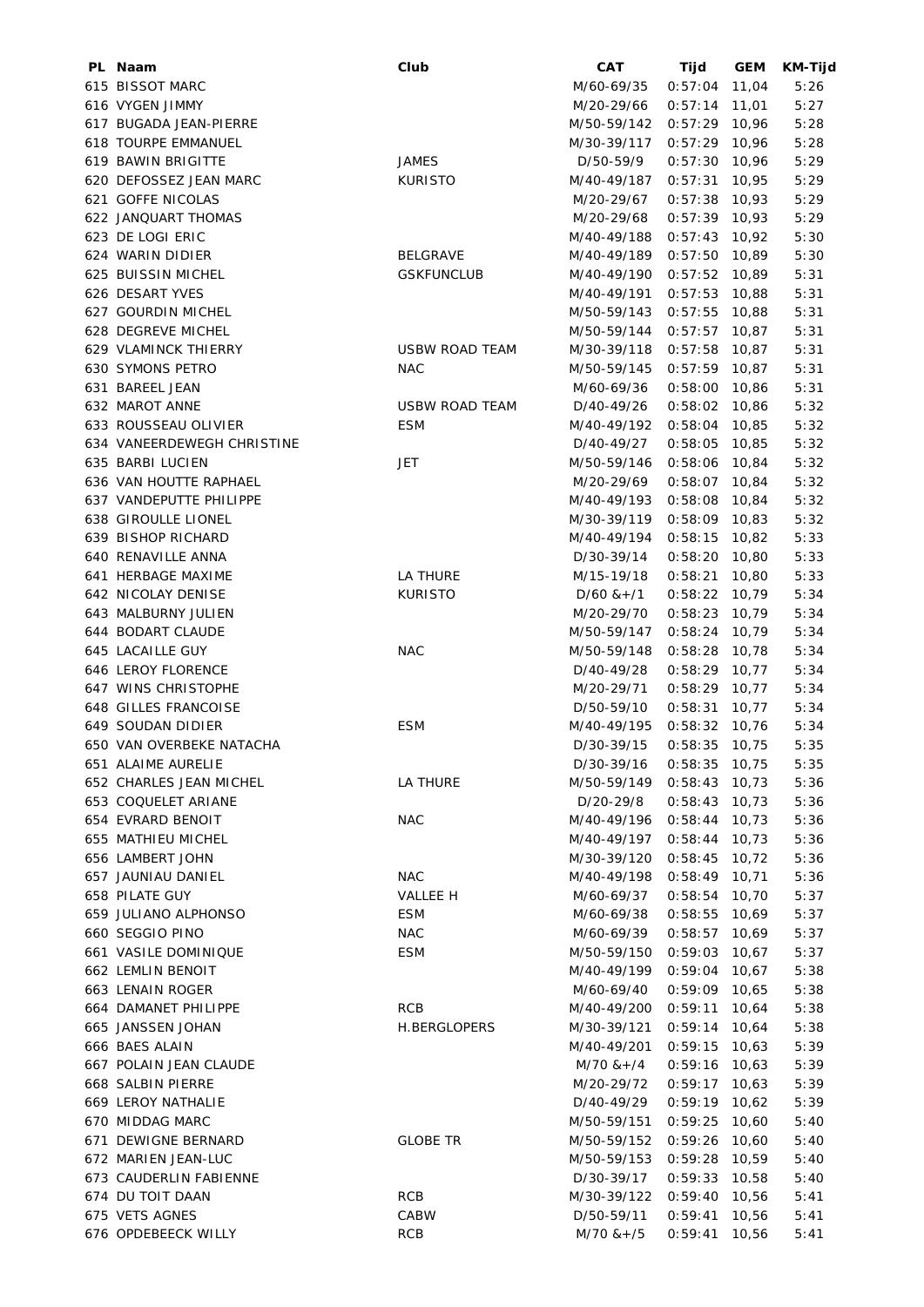| PL Naam                      | Club                  | CAT             | Tijd            | <b>GEM</b> | KM-Tijd |
|------------------------------|-----------------------|-----------------|-----------------|------------|---------|
| 677 DERUYTER DIDIER          | <b>JC ESTIN</b>       | M/50-59/154     | 0:59:42         | 10,55      | 5:41    |
| 678 LOBET JEAN-LUC           | <b>ACLO</b>           | M/50-59/155     | 0:59:43         | 10,55      | 5:41    |
| 679 VAN EESBEEK CHRISTIAN    | <b>ACLO</b>           | M/50-59/156     | $0:59:43$ 10,55 |            | 5:41    |
| <b>680 LAMBOTTE BEATRICE</b> | <b>KURISTO</b>        | D/50-59/12      | $0:59:44$ 10,55 |            | 5:41    |
| 681 DE JONGHE PATRICK        | VALLEE H              | M/50-59/157     | 0:59:45         | 10,54      | 5:41    |
| 682 AMYS JOYCE               |                       | D/15-19/2       | $0:59:45$ 10,54 |            | 5:41    |
| 683 DISCART ALAIN            |                       | M/30-39/123     | 0:59:46         | 10,54      | 5:42    |
| 684 CORNELIS BRIGITTE        | <b>KURISTO</b>        | D/40-49/30      | 0:59:51         | 10,53      | 5:42    |
| 685 TALLIER JEANNY           | <b>RC NAMUR</b>       | D/50-59/13      | $0:59:52$ 10,52 |            | 5:42    |
| 686 ARNOULD SYLVIE           | <b>RC NAMUR</b>       | D/30-39/18      | 1:00:05         | 10,49      | 5:43    |
| 687 GOFFE SEBASTIEN          |                       | M/30-39/124     | 1:00:06         | 10,48      | 5:43    |
| 688 MEZZANO MARK             |                       | M/40-49/202     | $1:00:07$ 10,48 |            | 5:44    |
| 689 FLAMENT PHILIPPE         |                       | M/40-49/203     | 1:00:10         | 10,47      | 5:44    |
| 690 THEODOROU ALEX           |                       | M/20-29/73      | 1:00:10         | 10,47      | 5:44    |
| 691 DELSAUTE FRANCOISE       | <b>TEND DET</b>       | D/50-59/14      | 1:00:17 10,45   |            | 5:44    |
| 692 DEHOUX MAXIME            | <b>TEND DET</b>       | M/60-69/41      | 1:00:18         | 10,45      | 5:45    |
| 693 VREUX ERIC               |                       | M/50-59/158     | $1:00:19$ 10,44 |            | 5:45    |
| 694 CAPPER CHRISTOPHE        |                       | M/20-29/74      | 1:00:23         | 10,43      | 5:45    |
| 695 LEHAIRE DAVID            | JET                   | M/30-39/125     | 1:00:25         | 10,43      | 5:45    |
| 696 DEN HOUDIJKER WILLEM     | <b>JOG BEER</b>       | M/60-69/42      | 1:00:28         | 10,42      | 5:46    |
| 697 VANWEYENBERG LAURENCE    |                       | D/40-49/31      | 1:00:31         | 10,41      | 5:46    |
| <b>698 STOPPELE EMMANUEL</b> |                       | M/40-49/204     | 1:00:35         | 10,40      | 5:46    |
| 699 COURTOY MARIE            |                       | M/20-29/75      | 1:00:36         | 10,40      | 5:46    |
| 700 COURTOY JEAN-MARIE       |                       | M/40-49/205     | $1:00:42$ 10,38 |            | 5:47    |
| 701 MATTOT CHRISTINE         |                       | D/50-59/15      | $1:00:43$ 10,38 |            | 5:47    |
| 702 CRUL ROSA                | <b>USBW ROAD TEAM</b> | $D/60$ & + $/2$ | $1:00:44$ 10,37 |            | 5:47    |
| 703 LAMBOTTE JEAN MARIE      | <b>KURISTO</b>        | M/60-69/43      | $1:00:45$ 10,37 |            | 5:47    |
| 704 NEILSEN THOMAS           |                       | M/40-49/206     | $1:00:46$ 10,37 |            | 5:47    |
| 705 PLOMTEUX VICTOR          |                       | M/60-69/44      | $1:00:46$ 10,37 |            | 5:47    |
| 706 MORTIER PAUL             |                       | M/50-59/159     | $1:00:47$ 10,36 |            | 5:47    |
| 707 GOURDIN VINCIANE         |                       | D/40-49/32      | $1:00:47$ 10,36 |            | 5:47    |
| 708 LEWVILLON GERARD         | RIWA                  | M/50-59/160     | 1:00:51         | 10,35      | 5:48    |
| 709 JORDENS RENE             |                       | M/50-59/161     | $1:00:52$ 10,35 |            | 5:48    |
| 710 HYDE MICHAELA            |                       | D/40-49/33      | 1:00:53         | 10,35      | 5:48    |
| 711 BAPTISTA HELENA          | <b>KURISTO</b>        | D/40-49/34      | $1:00:54$ 10,34 |            | 5:48    |
| 712 BERTOUX SIMON            |                       | M/20-29/76      | $1:00:58$ 10,33 |            | 5:48    |
| 713 NICAISE PHILIPPE         | <b>USBW ROAD TEAM</b> | M/50-59/162     | $1:00:59$ 10,33 |            | 5:48    |
| 714 TILMANT BENOIT           | <b>JAMES</b>          | M/40-49/207     | $1:01:07$ 10,31 |            | 5:49    |
| 715 DEBILDE ANNE FRANCOISE   | RONVAU                | D/50-59/16      | $1:01:10$ 10,30 |            | 5:50    |
| 716 VAN HORICK BRUNO         |                       | M/20-29/77      | $1:01:15$ 10,29 |            | 5:50    |
| 717 DE CLERCK GERD           |                       | D/40-49/35      | $1:01:17$ 10,28 |            | 5:50    |
| 718 COOREMANS VERONIQUE      |                       | D/40-49/36      | $1:01:18$ 10,28 |            | 5:50    |
| 719 PAINBLANC DIDIER         | <b>JC THIMEON</b>     | M/50-59/163     | $1:01:19$ 10,27 |            | 5:50    |
| 720 MERCENIER PIERRE         |                       | M/60-69/45      | $1:01:24$ 10,26 |            | 5:51    |
| 721 FARRY KAREN              | <b>SHAPE</b>          | D/40-49/37      | $1:01:29$ 10,25 |            | 5:51    |
| 722 WILEM JONATHAN           |                       | M/30-39/126     | $1:01:33$ 10,24 |            | 5:52    |
| 723 LECLEF JULIEN            |                       | M/20-29/78      | $1:01:34$ 10,23 |            | 5:52    |
| 724 FABRE ANNE               | <b>USBW ROAD TEAM</b> | D/50-59/17      | $1:01:35$ 10,23 |            | 5:52    |
| 725 VYGEN JONATHAN           |                       | M/20-29/79      | $1:01:38$ 10,22 |            | 5:52    |
| 726 COLMANT AURELIEN         |                       | M/20-29/80      | $1:01:38$ 10,22 |            | 5:52    |
| 727 COLMANT OLIVIER          |                       | M/50-59/164     | 1:01:41         | 10,21      | 5:52    |
| 728 FELIX ISABELLE           |                       | D/30-39/19      | 1:01:41         | 10,21      | 5:52    |
| 729 STEPHENNE ANNE-MARIE     |                       | D/50-59/18      | $1:01:42$ 10,21 |            | 5:53    |
| 730 DEVILLE CHRISTIANE       |                       | D/50-59/19      | $1:01:47$ 10,20 |            | 5:53    |
| 731 VANLOO MARC              | RONVAU                | M/50-59/165     | 1:01:48         | 10,19      | 5:53    |
| 732 RULEVRIKA SOPHIE         |                       | D/30-39/20      | 1:01:51         | 10,19      | 5:53    |
| 733 MEIRA Y DURAN OCTAVIO    |                       | M/50-59/166     | 1:01:51         | 10,19      | 5:53    |
| 734 CAMMAS CLAUDIA           | <b>RCB</b>            | D/50-59/20      | $1:01:52$ 10,18 |            | 5:54    |
| 735 DANZIN DIDIER            |                       | M/40-49/208     | $1:01:52$ 10,18 |            | 5:54    |
| 736 LIBOIS OLIVIER           |                       | M/40-49/209     | $1:01:53$ 10,18 |            | 5:54    |
| 737 PAYRAT JEAN MARC         |                       | M/50-59/167     | 1:01:54         | 10,18      | 5:54    |
| 738 DECOSTER MICHEL          |                       | M/50-59/168     | $1:01:55$ 10,17 |            | 5:54    |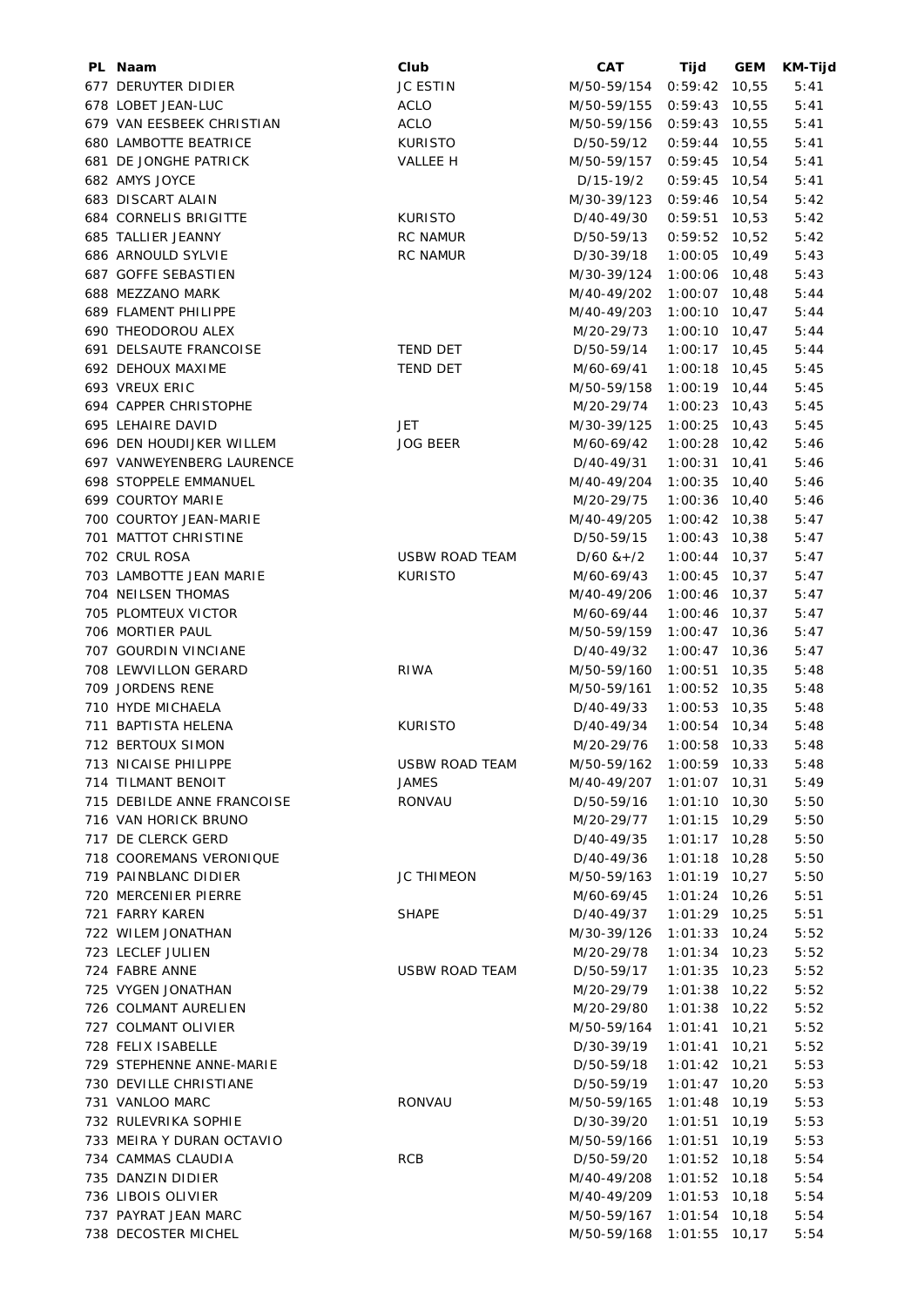| PL Naam                        | Club                  | CAT             | Tijd           | <b>GEM</b> | KM-Tijd |
|--------------------------------|-----------------------|-----------------|----------------|------------|---------|
| 739 VANKEYRSBLICK KAREL        |                       | M/50-59/169     | 1:01:56        | 10, 17     | 5:54    |
| <b>740 GEULETTE NATHALIE</b>   |                       | D/40-49/38      | 1:01:56        | 10,17      | 5:54    |
| 741 FOURNAY FRANCOIS           |                       | M/40-49/210     | 1:01:57        | 10,17      | 5:54    |
| 742 THOMAS PHILIPPE            |                       | M/30-39/127     | 1:01:58        | 10, 17     | 5:54    |
| 743 DRESSE SIMON               |                       | M/50-59/170     | 1:01:59        | 10, 16     | 5:54    |
| 744 WAUCAMPT REGGIE            | ANTILOB               | M/50-59/171     | 1:02:00        | 10,16      | 5:54    |
| 745 BARRAS PHILIPPE            |                       | M/50-59/172     | 1:02:04        | 10, 15     | 5:55    |
| 746 LEQUEUX MICHEL             | <b>KKH</b>            | $M/70$ & +/6    | 1:02:21        | 10,10      | 5:56    |
| 747 LAGAERT RITA               | <b>JET</b>            | D/50-59/21      | 1:02:22        | 10, 10     | 5:56    |
| 748 DACY BRUNO                 | <b>JOG GAST</b>       | M/30-39/128     | 1:02:23        | 10, 10     | 5:56    |
| 749 VANACKERE ERIK             | ANTILOB               | M/40-49/211     | 1:02:24        | 10, 10     | 5:57    |
| 750 VANHOUTTE MARC             |                       | M/30-39/129     | 1:02:25        | 10,09      | 5:57    |
| 751 COLLART DAMIEN             |                       | M/40-49/212     | 1:02:29        | 10,08      | 5:57    |
| 752 DEGRAEVE HILDE             | <b>NAC</b>            | D/40-49/39      | 1:02:30        | 10,08      | 5:57    |
| 753 VOKAER ETIENNE             | <b>USBW ROAD TEAM</b> | M/60-69/46      | 1:02:33        | 10,07      | 5:57    |
| 754 JADOT FRANCIS              | HAC                   | M/40-49/213     | 1:02:35        | 10,07      | 5:58    |
| 755 RINGOET DANIEL             |                       | M/50-59/173     | 1:02:42        | 10,05      | 5:58    |
| 756 HAINE MARIE JOSE           | LOOISE                | D/40-49/40      | 1:02:44        | 10,04      | 5:58    |
| <b>757 DODREMONT BENOIT</b>    |                       | M/30-39/130     | 1:02:44        | 10,04      | 5:58    |
| 758 DELVAUX PHILIPPE           |                       | M/40-49/214     | 1:02:45        | 10,04      | 5:59    |
| 759 SLYPEN VINCENT             |                       | M/40-49/215     | 1:02:46        | 10,04      | 5:59    |
| 760 COPPENS PHILIPPE           | <b>NAC</b>            | M/40-49/216     | 1:02:47        | 10,03      | 5:59    |
| 761 CONSTANT MICHEL            |                       | M/40-49/217     | 1:02:55        | 10,01      | 6:00    |
| 762 FOCKEDEY NICOLETTE         | <b>JAMES</b>          | D/40-49/41      | 1:02:55        | 10,01      | 6:00    |
| 763 VIERSET HUBERT             | <b>JAMES</b>          | M/60-69/47      | 1:02:56        | 10,01      | 6:00    |
| 764 TAVIER PASCAL              | JC THIMEON            | M/40-49/218     | 1:02:58        | 10,01      | 6:00    |
| 765 BACHY VERONIQUE            |                       | D/30-39/21      | 1:03:00        | 10,00      | 6:00    |
| 766 WARNOTTE THOMAS            |                       | M/20-29/81      | 1:03:01        | 10,00      | 6:00    |
| 767 BELIN JULIE                |                       | D/20-29/9       | 1:03:05        | 9,99       | 6:00    |
| 768 KAUFMANN ALAIN             | <b>JOG GANS</b>       | M/50-59/174     | 1:03:05        | 9,99       | 6:00    |
| 769 BEBE JEAN-ALFRED           | <b>RCB</b>            | $M/70$ & + $/7$ | 1:03:10        | 9,97       | 6:01    |
| 770 RUSSO CORMILA              | RIWA                  | M/50-59/175     | 1:03:15        | 9,96       | 6:01    |
| 771 GUSBIN CATHY               | <b>SWIFT</b>          | D/40-49/42      | 1:03:21        | 9,94       | 6:02    |
| 772 DENIS VINCENT              | <b>SWIFT</b>          | M/40-49/219     | 1:03:22        | 9,94       | 6:02    |
| 773 VANHAMMEE GREGORY          | <b>SWIFT</b>          | M/40-49/220     | 1:03:23        | 9,94       | 6:02    |
| 774 RECHT JEAN                 |                       | M/40-49/221     | 1:03:24        | 9,94       | 6:02    |
| 775 VANDENBERGHE ANN           |                       | D/30-39/22      | 1:03:26        | 9,93       | 6:02    |
| 776 BELTRAME FRANCIS           |                       | M/50-59/176     | 1:03:30        | 9,92       | 6:03    |
| 777 PAULUS OLIVIER             |                       | M/50-59/177     | 1:03:32        | 9,92       | 6:03    |
| 778 MAUS MADELEINE             | <b>NAC</b>            | D/50-59/22      | 1:03:44        | 9,88       | 6:04    |
| 779 DECOSTER DELPHINE          |                       | D/20-29/10      | 1:03:49        | 9,87       | 6:05    |
| 780 DE CONINCK CHRISTINE       | <b>USBW ROAD TEAM</b> | D/40-49/43      | 1:03:50        | 9,87       | 6:05    |
| 781 MABILLE CARINE             |                       | D/30-39/23      | 1:03:51        | 9,87       | 6:05    |
| 782 EVRARD JOSIANNE            | <b>RIWA</b>           | D/50-59/23      | 1:03:52        | 9,86       | 6:05    |
| 783 ARNO PATSY                 |                       | D/40-49/44      | 1:03:53        | 9,86       | 6:05    |
| 784 MELARD JEAN                | JAMES                 | M/50-59/178     | 1:04:02        | 9,84       | 6:06    |
| 785 PARMENTIER ANNICK          | LDLV                  | D/40-49/45      | 1:04:06        | 9,83       | 6:06    |
| 786 SELLESLAGH CLAIRE          | LDLV                  | D/50-59/24      | 1:04:07        | 9,83       | 6:06    |
| 787 STEENPUT LUC               | ASBTD                 | M/50-59/179     | 1:04:22        | 9,79       | 6:08    |
| 788 BERNARD JEAN-LUC           |                       | M/50-59/180     | 1:04:33        | 9,76       | 6:09    |
| 789 BODART ANDRE               | <b>RC NAMUR</b>       | M/50-59/181     | 1:04:39        | 9,74       | 6:09    |
| 790 VERHULST GEORGES           | <b>RCB</b>            | M/60-69/48      | 1:04:53        | 9,71       | 6:11    |
| 791 DIERGE GENEVIEVE           |                       | D/40-49/46      | 1:04:56        | 9,70       | 6:11    |
| 792 PANICHELLI MARIE-CHRISTINE | USBW ROAD TEAM        | D/50-59/25      | 1:05:06        | 9,68       | 6:12    |
| 793 VIERSET DOMINIQUE          | <b>JAMES</b>          | D/30-39/24      | 1:05:06        | 9,68       | 6:12    |
| 794 FLAMENT ANNE               |                       | D/40-49/47      | 1:05:07        | 9,67       | 6:12    |
| 795 OTTE CATHERINE             |                       | D/40-49/48      | 1:05:18        | 9,65       | 6:13    |
| 796 RALET VERONIQUE            |                       | D/40-49/49      | 1:05:19        | 9,65       | 6:13    |
| 797 FOUREZ KATHERINE           |                       | D/40-49/50      | 1:05:19        | 9,65       | 6:13    |
| 798 SEARS JIM                  |                       | M/30-39/131     | 1:05:21        | 9,64       | 6:13    |
| 799 SPORGITAS MICHAEL          |                       | M/40-49/222     | 1:05:27        | 9,63       | 6:14    |
| 800 LABRIQUE MARIE-PAULE       | <b>ESM</b>            | D/50-59/26      | $1:05:30$ 9,62 |            | 6:14    |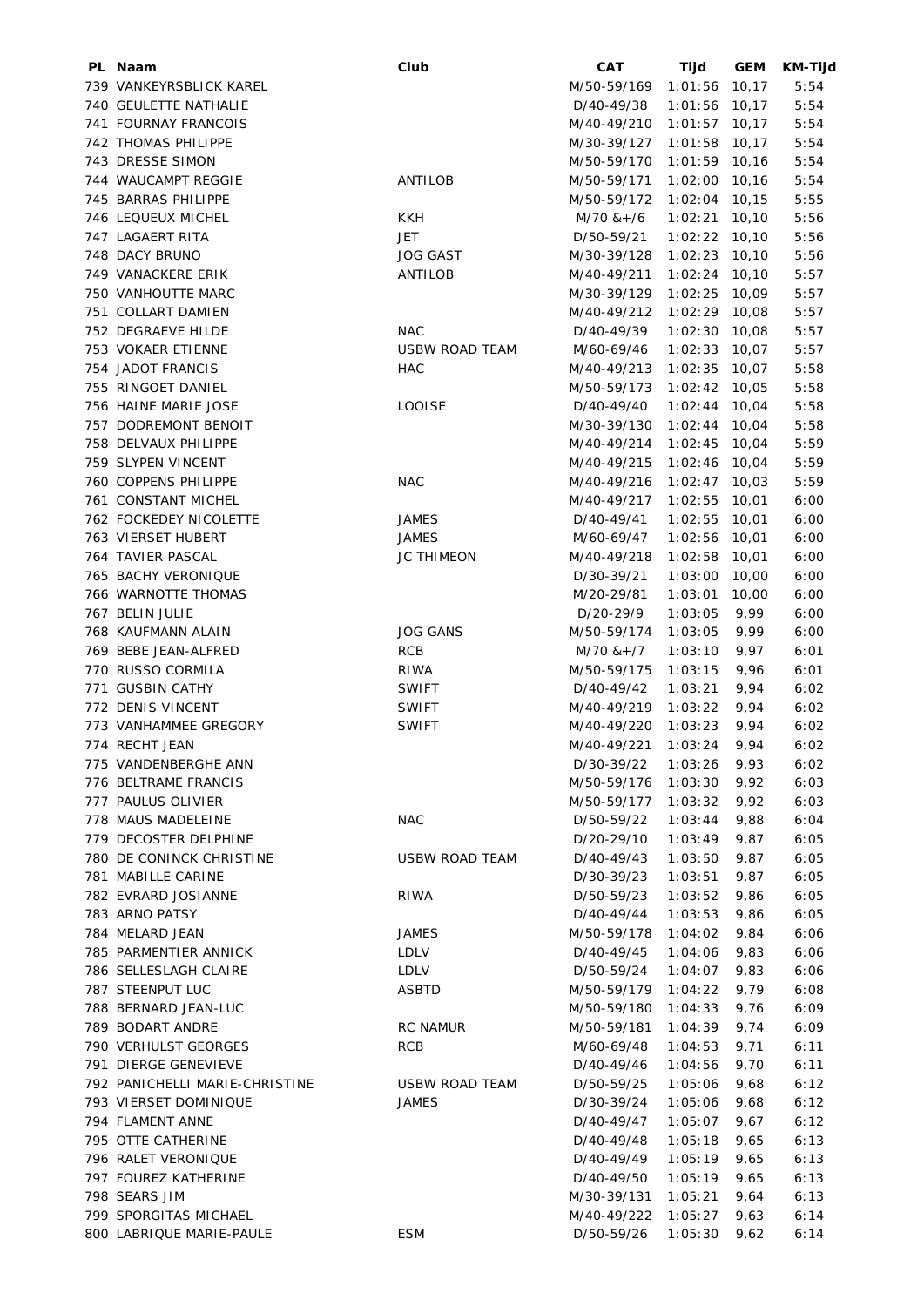| PL Naam                    | Club            | CAT             | Tijd    | <b>GEM</b> | KM-Tijd |
|----------------------------|-----------------|-----------------|---------|------------|---------|
| 801 ELOY JEAN-CLAUDE       | <b>LA THURE</b> | M/60-69/49      | 1:05:35 | 9,61       | 6:15    |
| 802 SAUVAGE ROBIN          |                 | M/15-19/19      | 1:05:37 | 9,60       | 6:15    |
| 803 VANSTRAELEN LAETITIA   | <b>JET</b>      | $D/15-19/3$     | 1:05:38 | 9,60       | 6:15    |
| 804 BAURAING ALBERT        | <b>ASBTD</b>    | M/60-69/50      | 1:05:48 | 9,57       | 6:16    |
| 805 CERINI CARLA           |                 | D/40-49/51      | 1:05:49 | 9,57       | 6:16    |
| 806 BECKERS ERIC           |                 | M/40-49/223     | 1:05:51 | 9,57       | 6:16    |
| 807 VAN AKKER ROGER        | B.V.L           | M/60-69/51      | 1:05:52 | 9,56       | 6:16    |
| 808 FRETIN SYLVIA          |                 | D/40-49/52      | 1:05:56 | 9,56       | 6:17    |
| 809 BLONDEL MARIE JEANNE   | LA THURE        | D/50-59/27      | 1:06:01 | 9,54       | 6:17    |
| 810 FRANCIS SOPHIE         | <b>TEND DET</b> | D/30-39/25      | 1:06:03 | 9,54       | 6:17    |
| 811 BOHY RONNY             | CS DYL.G        | M/60-69/52      | 1:06:06 | 9,53       | 6:18    |
| 812 BREYNE CHANTAL         |                 | D/40-49/53      | 1:06:09 | 9,52       | 6:18    |
| 813 MOMMER PHILIPPE        | <b>JOG GAST</b> | M/50-59/182     | 1:06:22 | 9,49       | 6:19    |
| 814 LANNOY WOLFGANG        | <b>JOG GAST</b> | M/60-69/53      | 1:06:23 | 9,49       | 6:19    |
| 815 BRICHET ALBERT         | <b>JCCS</b>     | $M/70$ & + /8   | 1:06:26 | 9,48       | 6:20    |
| 816 BOUTRIAU LOUIS         | <b>NAC</b>      | M/50-59/183     | 1:06:32 | 9,47       | 6:20    |
| 817 GENOT YVON             |                 | $M/70$ & +/9    | 1:06:34 | 9,46       | 6:20    |
| 818 CAUFRIEZ LEVINA        |                 | D/40-49/54      | 1:06:38 | 9,45       | 6:21    |
| 819 VLAMINCK ANDRE         |                 | M/50-59/184     | 1:06:39 | 9,45       | 6:21    |
| 820 TULCINSKY HELENE       | <b>ENJAMBEE</b> | D/50-59/28      | 1:06:43 | 9,44       | 6:21    |
| 821 DEQUEVY JOSE           | <b>RC NAMUR</b> | M/50-59/185     | 1:06:47 | 9,43       | 6:22    |
| 822 RENAVILLE BENJAMIN     |                 | M/30-39/132     | 1:06:49 | 9,43       |         |
|                            |                 | M/60-69/54      |         |            | 6:22    |
| 823 LORIA ANDRE            |                 |                 | 1:06:51 | 9,42       | 6:22    |
| 824 BROSSEER MARIELLE      |                 | D/15-19/4       | 1:06:53 | 9,42       | 6:22    |
| 825 HARDENNE JEAN          | <b>FLEURUS</b>  | $M/70$ & +/10   | 1:06:55 | 9,41       | 6:22    |
| 826 DEVILLE BENEDICTE      | <b>ESM</b>      | D/30-39/26      | 1:06:57 | 9,41       | 6:23    |
| 827 LACROIX MARCEL         | CABW            | M/40-49/224     | 1:07:06 | 9,39       | 6:23    |
| 828 SURNY BLANCHE          |                 | D/50-59/29      | 1:07:11 | 9,38       | 6:24    |
| 829 CLAREMBEAU JEAN        | USBW ROAD TEAM  | M/50-59/186     | 1:07:18 | 9,36       | 6:25    |
| 830 COPPE STEPHANE         |                 | M/50-59/187     | 1:07:29 | 9,34       | 6:26    |
| 831 LERIBAUX MARIE-JOSE    | <b>OTAN</b>     | $D/60$ & + $/3$ | 1:07:30 | 9,33       | 6:26    |
| 832 RODEN BILLY            | <b>OTAN</b>     | M/60-69/55      | 1:07:34 | 9,32       | 6:26    |
| 833 DE CUYPER GAELLE       |                 | D/30-39/27      | 1:08:03 | 9,26       | 6:29    |
| 834 LUCARELLI TONI         |                 | M/60-69/56      | 1:08:21 | 9,22       | 6:31    |
| 835 VANHOOF SONIA          | $JOG +$         | D/50-59/30      | 1:08:22 | 9,22       | 6:31    |
| 836 DELAFONTAINE CHRISTIAN | <b>NAC</b>      | M/50-59/188     | 1:08:27 | 9,20       | 6:31    |
| 837 PHILIPPOT BENOIT       |                 | M/20-29/82      | 1:08:28 | 9,20       | 6:31    |
| 838 DUMONT BENEDICTE       |                 | D/30-39/28      | 1:08:34 | 9,19       | 6:32    |
| 839 GRAUWELS BARBARA       |                 | D/40-49/55      | 1:08:37 | 9,18       | 6:32    |
| 840 LORENZO PATRICK        |                 | M/20-29/83      | 1:08:38 | 9,18       | 6:32    |
| 841 LAITEM ISABELLE        | <b>NAC</b>      | D/30-39/29      | 1:08:40 | 9,17       | 6:32    |
| 842 POSTIAUX DENIS         |                 | M/40-49/225     | 1:08:45 | 9,16       | 6:33    |
| 843 DENIS MICHEL           |                 | M/50-59/189     | 1:08:49 | 9,15       | 6:33    |
| 844 GRANDA MARTHE          | <b>RCB</b>      | D/50-59/31      | 1:08:52 | 9,15       | 6:34    |
| 845 SPIRIDON JOSEPH        |                 | M/60-69/57      | 1:09:00 | 9,13       | 6:34    |
| 846 LABIAU MURIEL          |                 | D/40-49/56      | 1:09:09 | 9,11       | 6:35    |
| 847 QUICKE CHRISTIAN       | LDLV            | M/50-59/190     | 1:09:13 | 9,10       | 6:36    |
| 848 HOCQUET DANIEL         |                 | M/60-69/58      | 1:09:30 | 9,06       | 6:37    |
| 849 BUELENS HENRI          | ANTILOB         | $M/70$ & +/11   | 1:09:31 | 9,06       | 6:37    |
| 850 VOKAR CAROLINE         |                 | D/30-39/30      | 1:09:38 | 9,05       | 6:38    |
| 851 BOONEN FRANCOIS        |                 | $M/70$ & +/12   | 1:09:39 | 9,05       | 6:38    |
| 852 DAVE RICHARD           |                 | M/50-59/191     | 1:09:41 | 9,04       | 6:38    |
| 853 LEROUX STEPHANE        |                 | M/30-39/133     | 1:09:45 | 9,03       | 6:39    |
| 854 FLIES ARNAUD           |                 | M/20-29/84      | 1:09:47 | 9,03       | 6:39    |
| 855 PAUQUET ISABELLE       |                 | D/30-39/31      | 1:09:49 | 9,02       | 6:39    |
| 856 OTTE BENEDICTE         |                 | D/40-49/57      | 1:09:51 | 9,02       | 6:39    |
| 857 SERVAIS ISABELLE       |                 | D/40-49/58      | 1:09:54 | 9,01       | 6:39    |
| 858 POLLE CAROLL           | <b>LDLV</b>     | D/40-49/59      | 1:09:56 | 9,01       | 6:40    |
| 859 HERION NATHALIE        |                 | D/40-49/60      | 1:10:05 | 8,99       | 6:40    |
| 860 MACKINTOSH EDOUARD     |                 | M/60-69/59      | 1:10:11 | 8,98       | 6:41    |
| 861 BEELEN LISETTE         | B.V.L           | D/50-59/32      | 1:10:27 | 8,94       | 6:43    |
| 862 BELLANGER AURELIE      | <b>JAMES</b>    | D/20-29/11      | 1:10:34 | 8,93       | 6:43    |